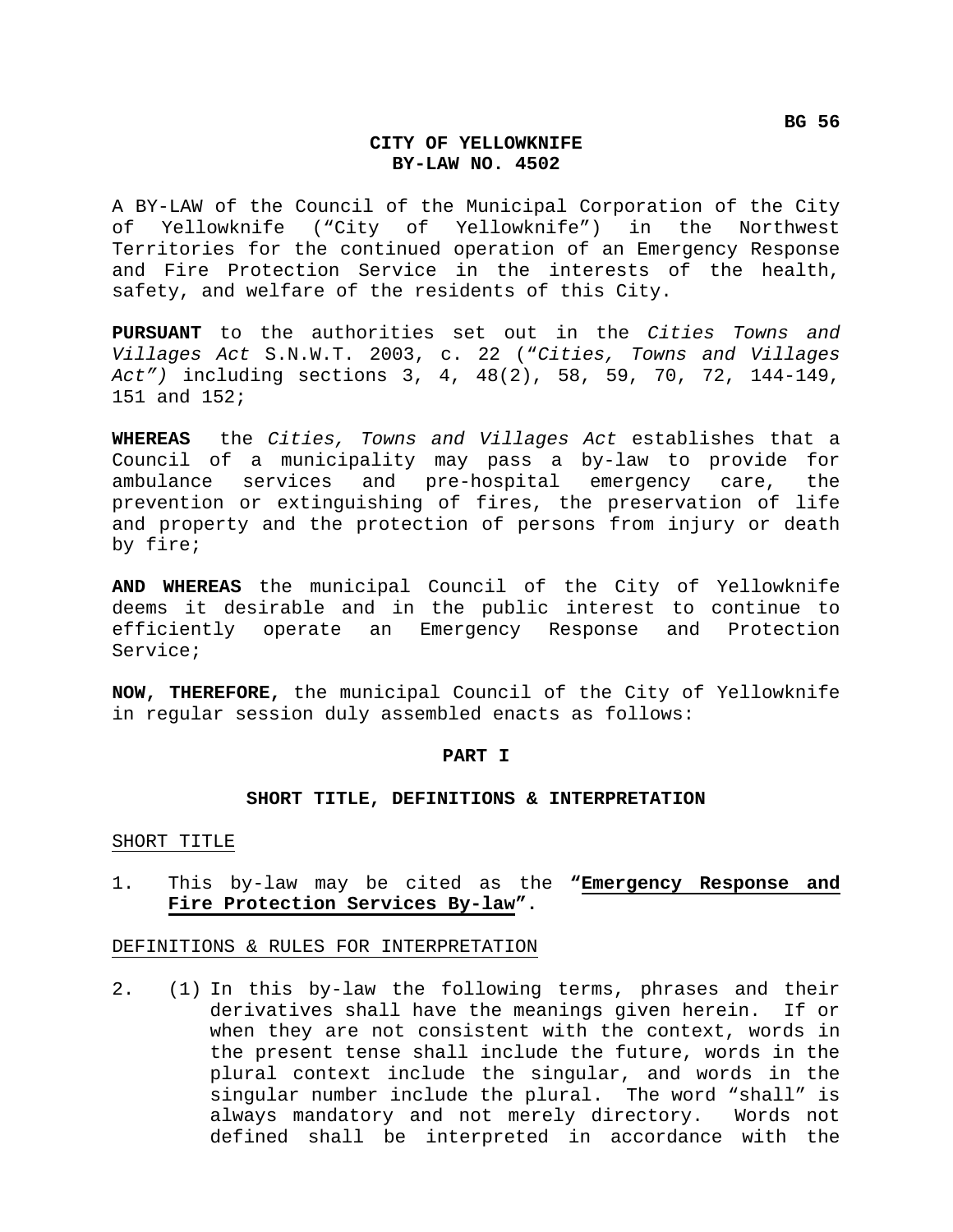# **By-law No. 4502**  Page 2 BG 56<sup>2</sup>

*Interpretation Act,* R.S.N.W.T. 1988, c. I-8 and the *Cities, Towns and Villages Act* and if not defined in either of these Acts, they are to be given their common and ordinary meaning.

*"Ambulance"* means a motor vehicle designed for, or used for, the purpose of regularly transporting persons who are sick, injured or otherwise incapable of being safely and satisfactorily transported in ordinary passenger vehicles, but excludes a vehicle operated as a handibus by the Yellowknife Accessible Transit System (YATS) or a vehicle operated as part of a special needs taxi service;

"*Ambulance Service*" means the provision of *Emergency Medical Services* or attention to a *person* and includes the *transportation* in an *ambulance* of that *person* to a hospital or other medical facility and the transportation in an *ambulance* of a *person* to a medical facility from the scene of an *incident* or from a medical facility to a designated location (including an airport for further transfer);

"*Apparatus*" means any *emergency* response vehicle, staffed and provided with *equipment* or materials for the purposes of fire fighting, *rescue* operations, controlling or eliminating the threat from a *dangerous goods incident*, providing medical assistance, the transport of patients, *rescue* services, as well as vehicles used to transport *member*s, supplies or contracted personnel required for such fire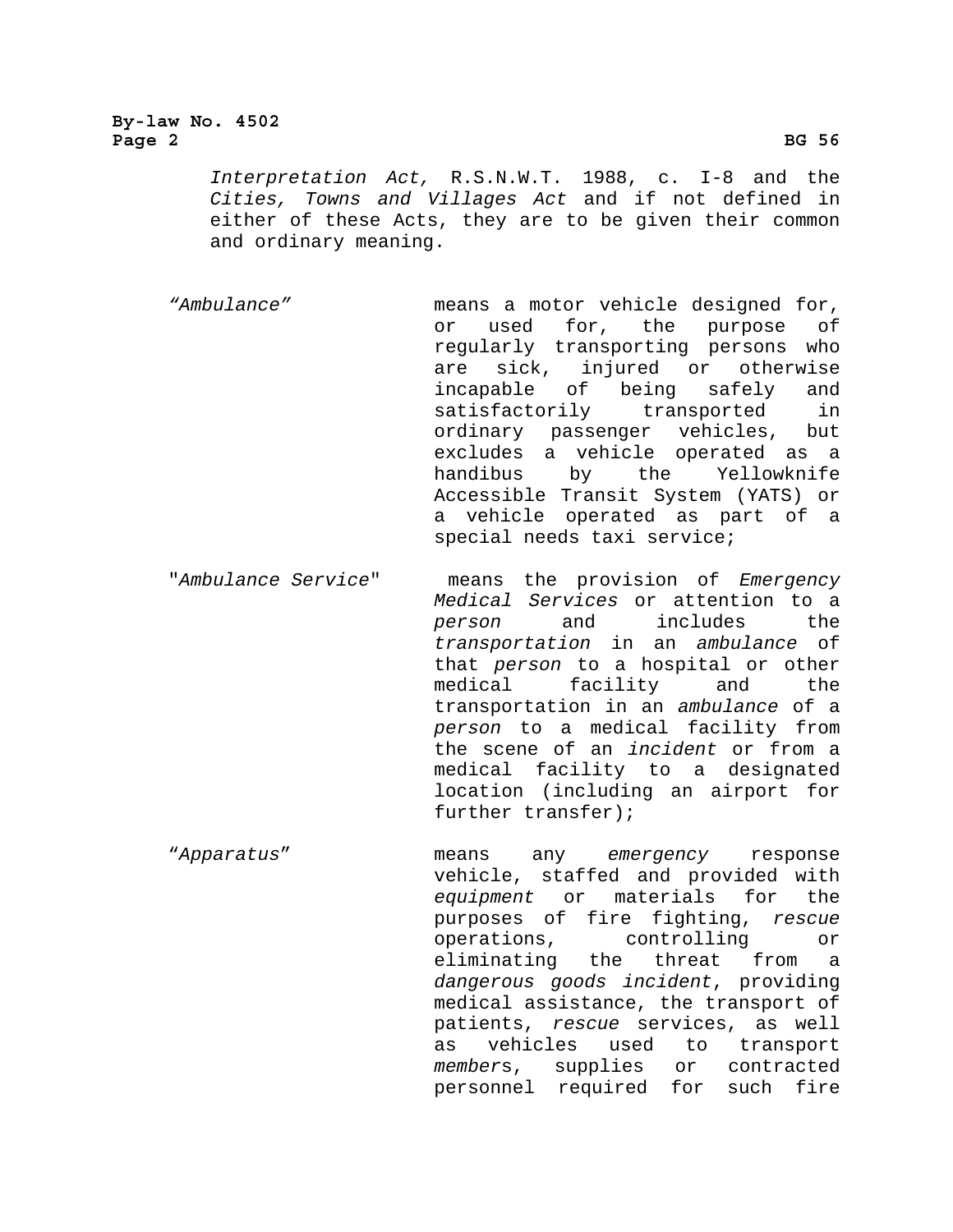| By-law No. 4502<br>Page 3 | <b>BG 56</b>                                                                                                                                                                                                                                                                                                                                                                                                                                                      |
|---------------------------|-------------------------------------------------------------------------------------------------------------------------------------------------------------------------------------------------------------------------------------------------------------------------------------------------------------------------------------------------------------------------------------------------------------------------------------------------------------------|
|                           | fighting, rescue, control<br>or<br>elimination of a threat or<br>for<br>medical assistance;                                                                                                                                                                                                                                                                                                                                                                       |
| "City"                    | means the Municipal Corporation of<br>the City of Yellowknife, or where<br>the context so requires,<br>its<br>municipal boundaries;                                                                                                                                                                                                                                                                                                                               |
| "Commercial Ambulance"    | means an ambulance available for the<br>use of the public for compensation;                                                                                                                                                                                                                                                                                                                                                                                       |
| "Construction Waste"      | means any form of waste materials<br>including treated wood product,<br>concrete, steel, iron, miscellaneous<br>metals, gypsum product,<br>clay<br>product, plastics and insulation<br>that is generated at a construction<br>site;                                                                                                                                                                                                                               |
| "Council"                 | means the municipal council of the<br>City;                                                                                                                                                                                                                                                                                                                                                                                                                       |
| "Dangerous Goods"         | means any material or substance that<br>may constitute an immediate or long-<br>term adverse affect to life, health,<br>property or the environment when<br>burned, spilled, leaked or otherwise<br>released from its<br>normal<br>use,<br>handling, storage or transportation<br>environment, and shall include those<br>products, substances and organisms<br>that are covered by applicable<br>Territorial and Federal<br>acts,<br>regulations and guidelines; |
| "Deputy Fire Chief"       | means a <i>person</i> appointed<br>under<br>Section 3.0 of this by-law;                                                                                                                                                                                                                                                                                                                                                                                           |
| "Division"                | means the Fire Division of the City<br>as established and organized by the<br>City pursuant to this By-law and<br>includes all persons appointed or<br>recruited to the various positions                                                                                                                                                                                                                                                                         |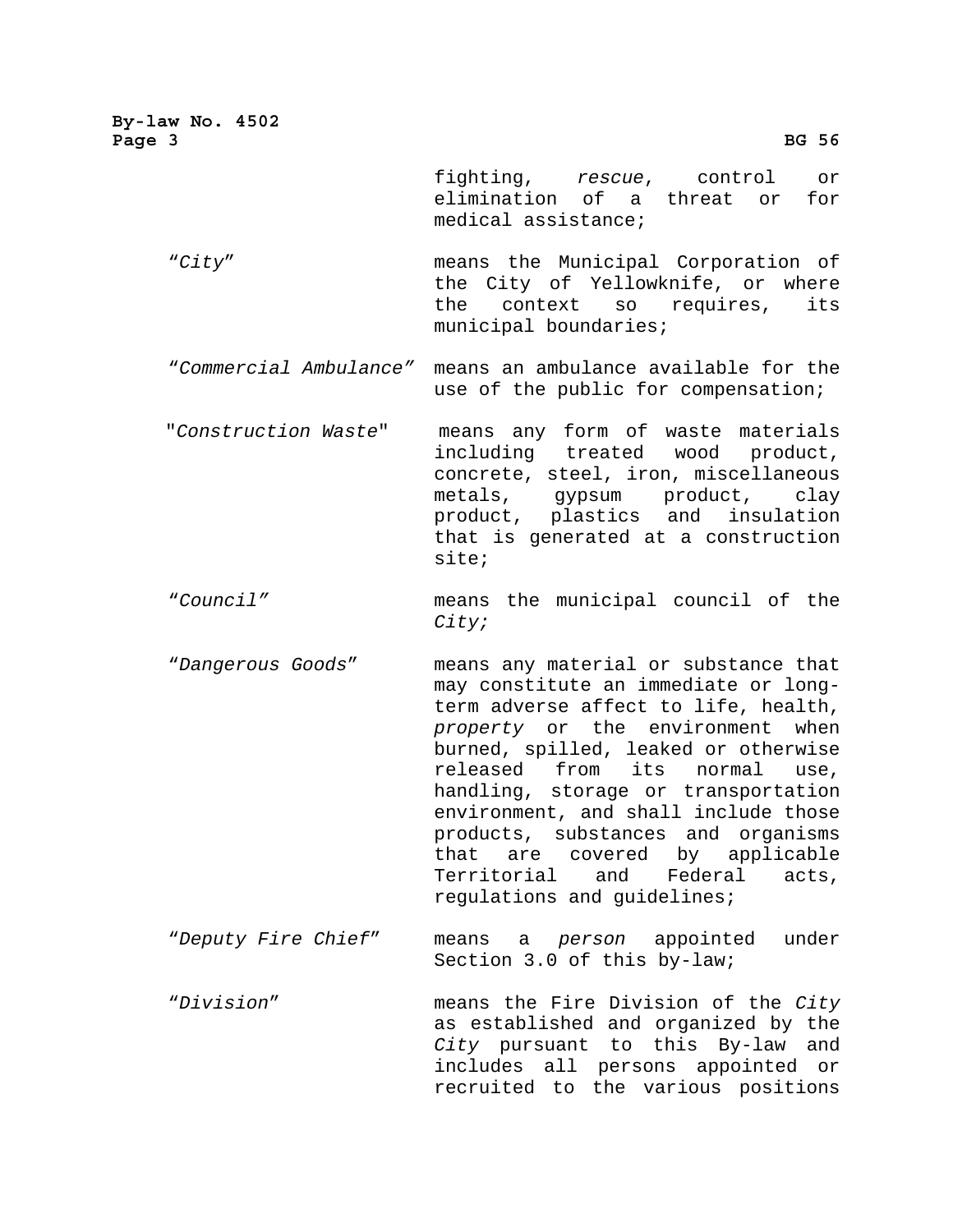**By-law No. 4502**  Page 4 BG 56<sup>2</sup>

prescribed in this By-law, all *equipment* and *emergency response units* used in the operation, maintenance, and administration of the Fire Division and fire and ambulance stations;

 "*Emergency*" means an occurrence that presents a threat or potential threat to *persons*, *property* or the environment requiring the services of the *Division*;

 "*Emergency Medical* means the provision of *emergency Services"* pre-hospital medical care or attention;

 "*Equipment*" means any tools, contrivances, devices, materials or supplies of any nature or kind used to respond to an *Incident*, provide *Emergency Medical Services*, used in any other *emergency* or used to carry out approved programs in non-emergency situations;

 "*Fire Chief*" means a *person* appointed pursuant to Section 3.0 of this by-law and includes his or her designate;

 "*Fire Pit*" means a fire-containing device or construction to be used for an outdoor fire including a chiminea and an outdoor fireplace;

"*Fire Protection*" includes fire suppression, fire prevention, fire safety education, communication, training of persons involved in the provision of fire protection services, rescue and emergency services and the delivery of all of those services;

"*Garbage*" means abandoned, discarded or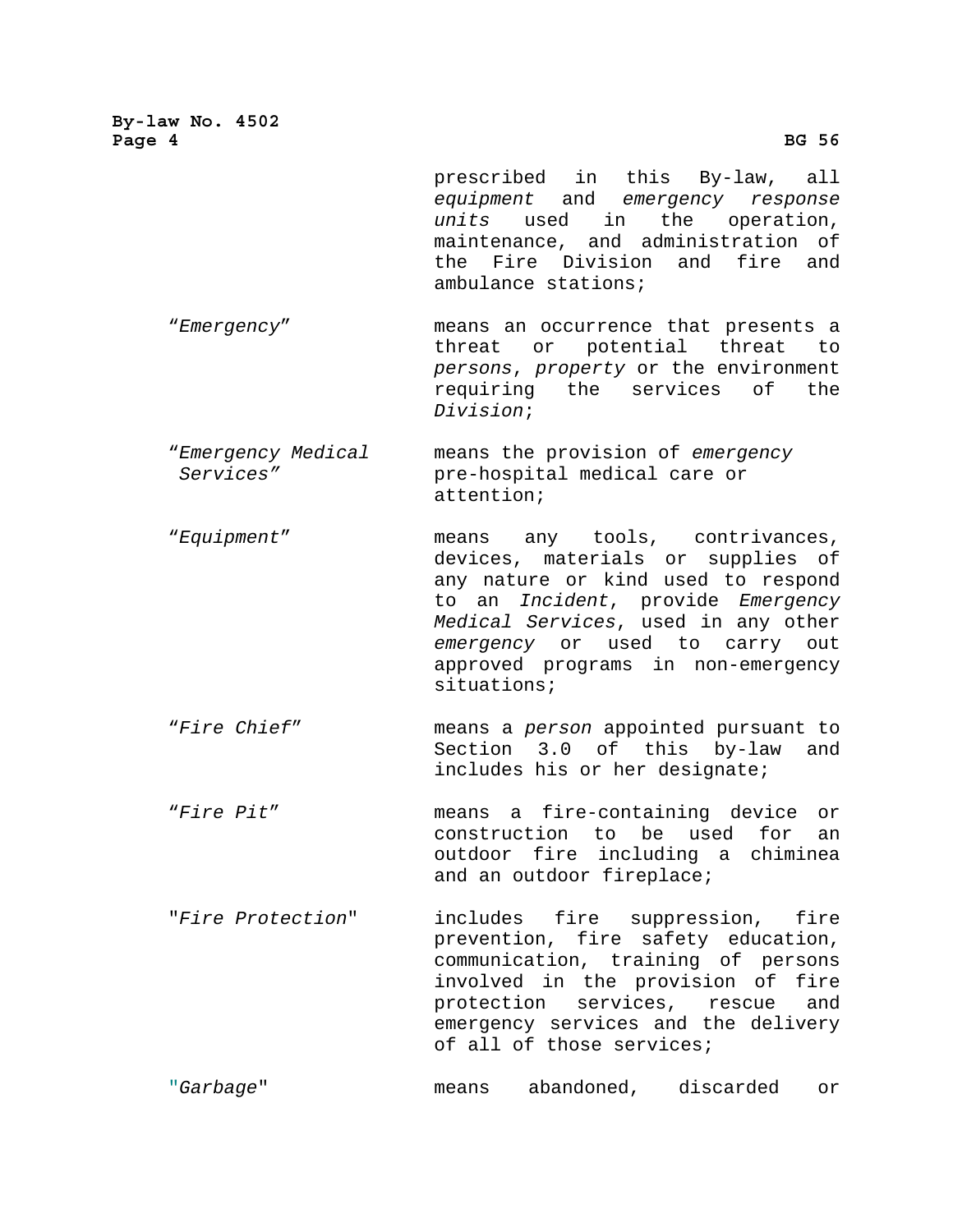**By-law No. 4502**  Page 5 BG 56<sup>2</sup>

> rejected materials of every description or kind capable of disposal in a garbage receptacle or container, and includes cold ashes, bottles, metal cans or tins, crockery, glass, metal cuttings, paper, cloth, food, food waste, wrappings, sweepings and the like, but does not include *refuse*, *trash*, *construction, hazardous* or *yard waste;*

- "*Hazmat Services*" means providing all *emergency* aspects of spilled or otherwise released *dangerous goods*;
- "*Hazardous Waste*" means any material presenting an actual or potential danger to human health and safety or to other living organisms in the environment, including, but not limited to any materials requiring placards or labels as identified by Transport Canada under the *Transportation of Dangerous Goods Regulations* or that is otherwise regulated by the Federal or Territorial Governments;
- "*Incident*" means a fire, a situation where a fire or explosion is imminent or any other situation or *emergency* presenting a danger to life or *property* to which the *Division* has responded;
- "*Incident Commander"* means the *person* appointed by the *Fire Chief* that has the control, direction and management of all *apparatus*, *equipment* and *members*  assigned to an *incident* and shall continue to exercise such control, direction and management until the Incident Commander transfers the control, direction and management of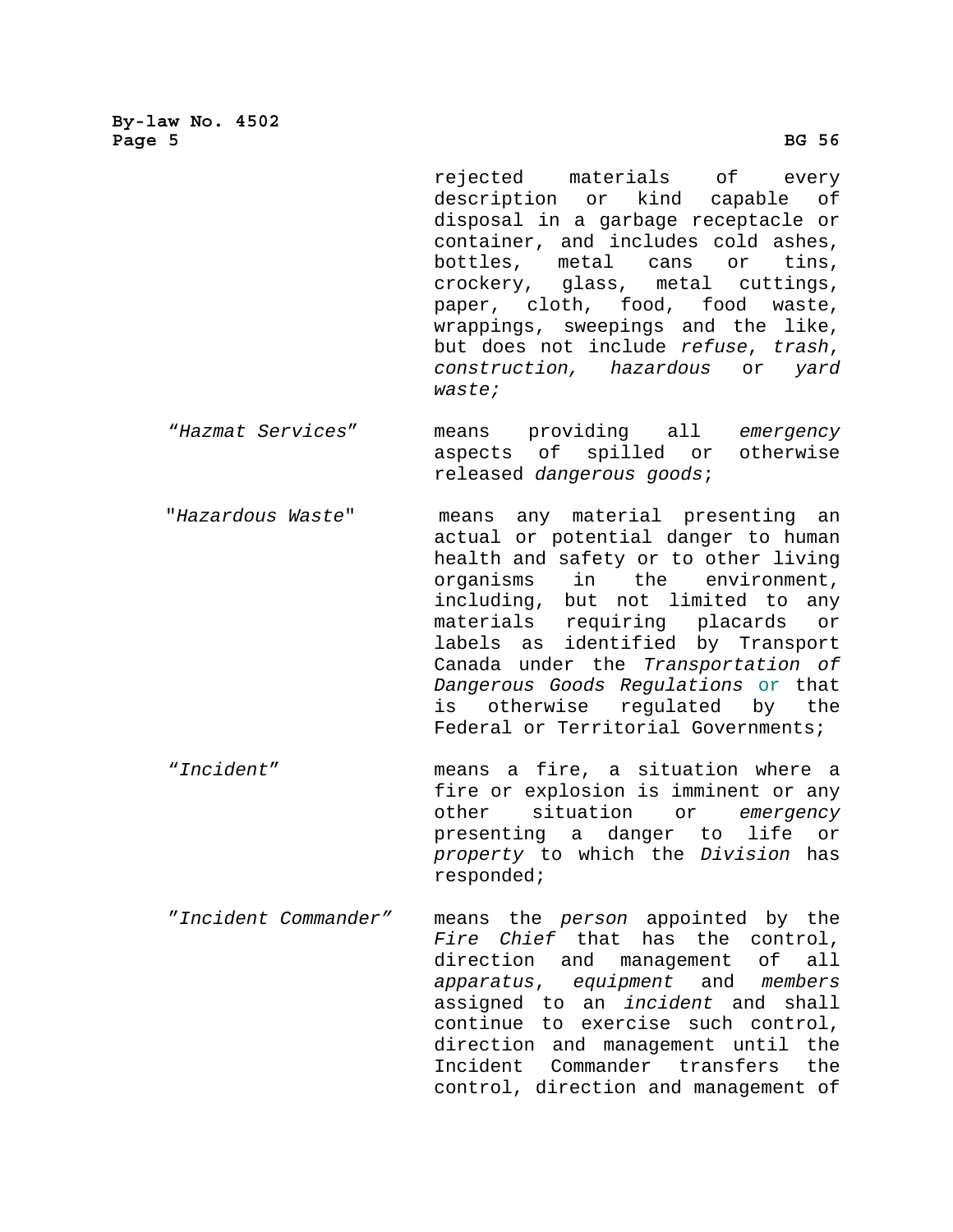| By-law No. 4502<br>Page 6 | <b>BG 56</b>                                                                                                                                                                                                                                              |
|---------------------------|-----------------------------------------------------------------------------------------------------------------------------------------------------------------------------------------------------------------------------------------------------------|
|                           | the <i>incident</i> to a member of equal or<br>higher rank or until relieved by a<br>member of an equal or higher rank<br>also appointed by the Fire Chief to<br>be an Incident Commander;                                                                |
| "Member"                  | means a person, employed in, or<br>appointed to, the Division and<br>fire<br>assigned to undertake<br>protection services and includes<br>officers, full-time and part-time<br>(Paid-on-Call) firefighters;                                               |
| "Officer"                 | means a <i>person</i> who is appointed in<br>accordance with the Cities, Towns<br>and Villages Act to act as a By-law<br>Officer to enforce the by-laws of<br>the City, and any Peace Officer who<br>is authorized to enforce the by-laws<br>of the City; |
| "Order"                   | means a written or verbal directive<br>in accordance with the<br>issued<br>provisions of this by-law, to<br>or<br>against a person to do any act or<br>refrain from doing any act mandated<br>or prohibited in this by-law;                               |
| "Paid-on-Call"            | a firefighter who provides<br>means<br>protection services<br>fire<br>either<br>voluntarily<br>or<br>for<br>nominal<br>consideration, honorarium, training<br>or activity allowance;                                                                      |
| "Patient"                 | means a person who is receiving, or<br>appears to be in need of, medical<br>attention;                                                                                                                                                                    |
| "Permit"                  | means a permit issued pursuant to<br>this by-law in the form prescribed<br>by the Senior Administrative Officer<br>from time to time, and specifically<br>includes a burn permit and a fire<br>pit permit;                                                |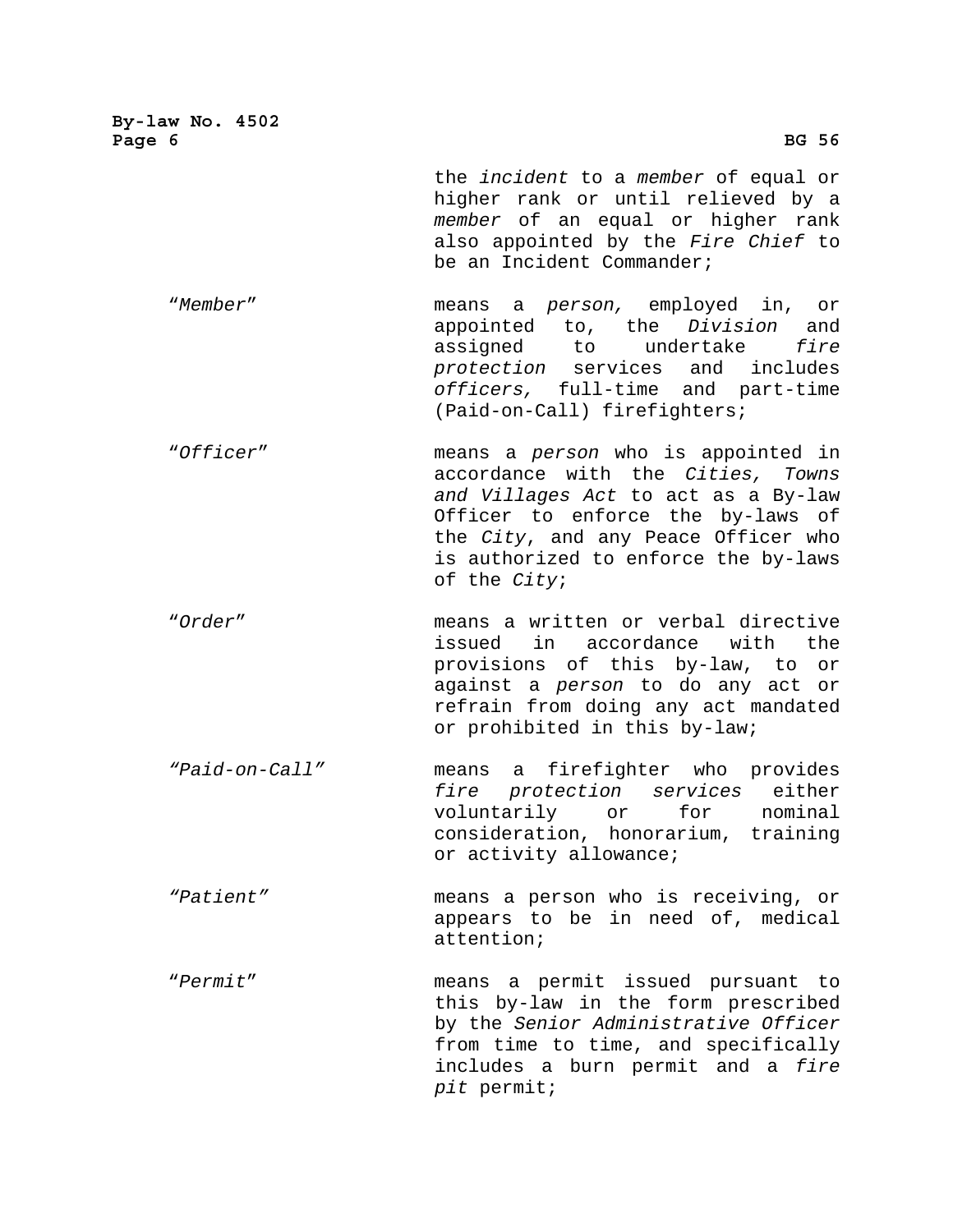"*Property*" means real and personal property whether movable or immovable;

"*Person*" means an individual human being or a corporation or other incorporated legal entity and includes a partnership, an association or a group of persons acting in concert unless the context explicitly or by necessary implication otherwise requires;

 "*Rescue*" means specialized physical removal of persons involved in *incident*s;

 "*Senior Administrative* means the Senior Administrative *Officer"* Officer of the City appointed pursuant to the *Cities, Towns and Villages Act*, and includes his or her designate;

"*Refuse*" means, human or animal excrement and includes urine, night soil, toilet tissues, blackwater, greywater and the like, but does not include *garbage*, *trash, construction, hazardous* or *yard waste;* 

 "*Structure*" means any building, plant, machinery, equipment, storage tank, storage place or fixture of any kind whatsoever erected or placed on, in, over or under land or water;

"*Trash*" means abandoned vehicles or parts thereof, also discarded or rejected goods and materials of every description, but does not include *garbage*, *refuse*, *construction, hazardous* or *yard waste;*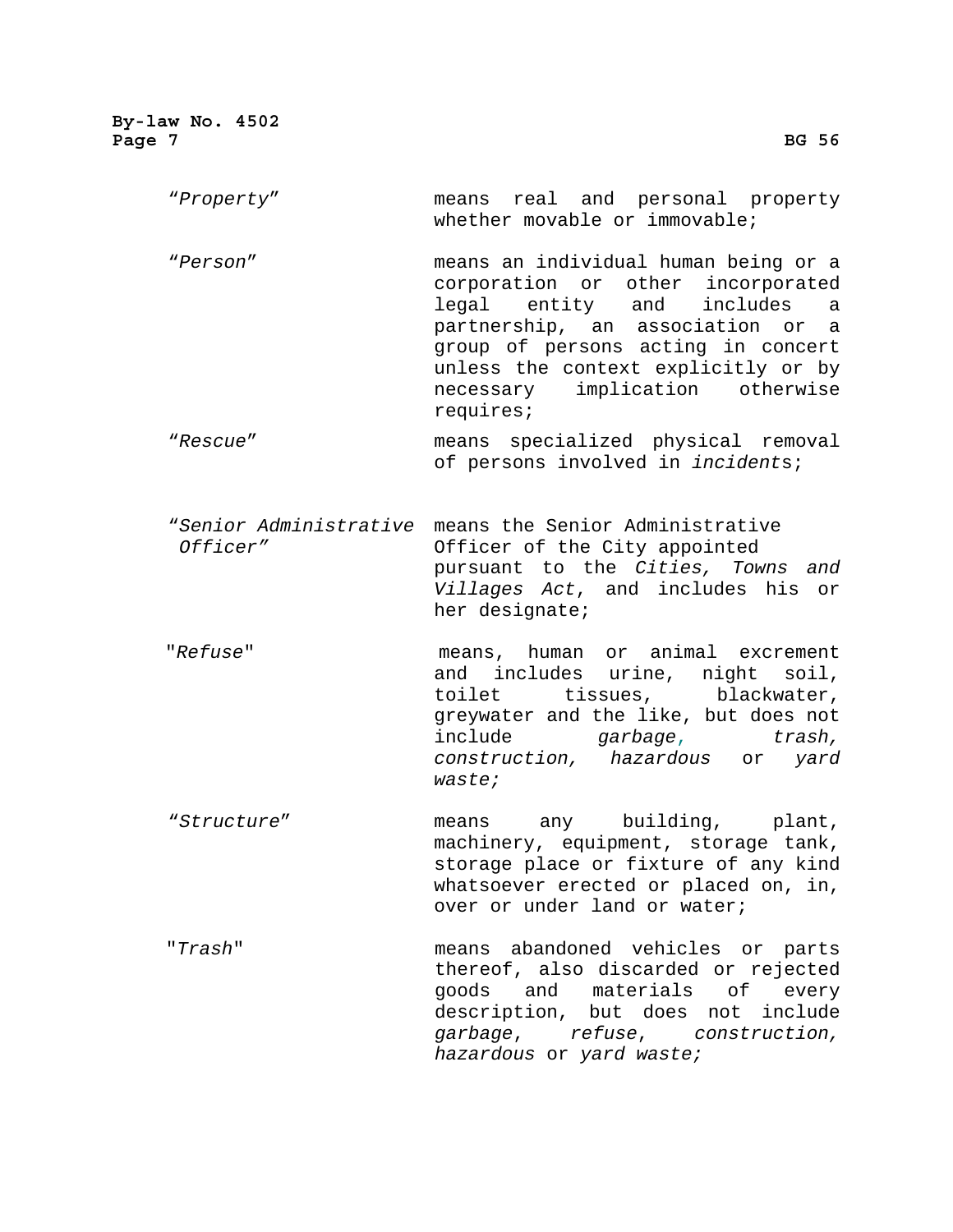"*Yard Waste*" means grass clippings or cuttings, shrubbery, and hedge prunings (excluding tree branches, stumps, roots and logs) leaves, weeds and garden waste.

- (2) This by-law includes the Schedules annexed hereto, and the Schedules form part of this by-law.
- (3) Where the time for doing any act or taking any proceeding expires on a Saturday, Sunday or Public Holiday, the act or proceeding may be done on the next business day.
- (4) The marginal notes and headings in this by-law are for reference purposes only.
- (5) Any Act or Regulation that is referred to in this bylaw shall be interpreted as including any successor Act or Regulation.
- (6) If there are provisions of this By-law that are at variance with each other, the more restrictive of the two (2) provisions shall apply.
- (7) Where there is a conflict between the provisions of this By-law and any other By-law, the provisions of this By-law shall prevail.
- (8) Each provision of this By-law is independent of all other provisions. If a Court of competent jurisdiction declares any provision invalid for any reason, all other provisions of this By-law shall remain valid and enforceable, and the By-law shall be interpreted as such.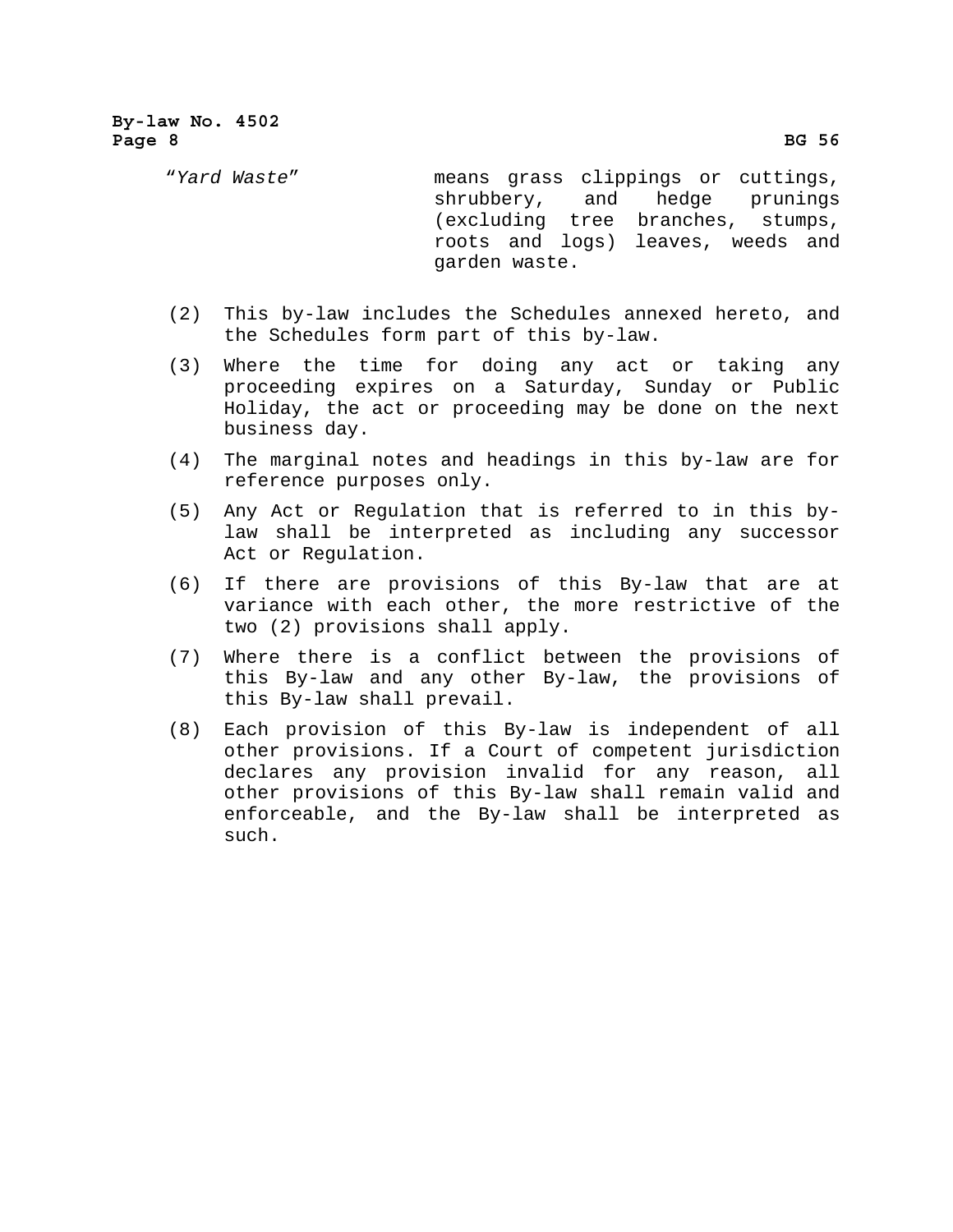## **PART II**

#### **GENERAL**

## APPOINTMENT OF *FIRE CHIEF* AND *DEPUTY FIRE CHIEF(S)*

- 3. (a) The *Fire Chief* and *Deputy Fire Chief*s shall be appointed by the *Senior Administrative Officer* and the *Fire Chief* is accountable to the *Senior Administrative Officer*.
	- b) The *Fire Chief* has all the powers, duties and functions delegated to the *Fire Chief* by the *Senior Administrative Officer* or as otherwise set out in this or any by-law, resolution, policy or procedure;
	- c) The *Fire Chief* is responsible for the proper administration and operation of the *Division*. Those activities for which he or she is responsible shall include:
		- i) *Fire Protection*;
		- ii) *Emergency Medical Services*;
		- iii) *Rescue* Services; and
		- iv) *Hazmat Services*.
	- (d) The *Fire Chief* has the authority to delegate any of the powers, duties or responsibilities given to him or her under this By-law to any other *member* and may authorize the recipients of such delegations to further delegate to other *members* the powers, duties or responsibilities given to them.
	- (e) The *Incident Commander* shall have control, direction and management of all *apparatus*, e*quipment* and *member*s assigned to an *incident* and shall continue to exercise such control, direction and management until the *Incident Commander* transfers the control, direction and management of the *incident* to a *member* of equal or higher rank or until relieved by a *member* of an equal or higher rank also appointed by the *Fire Chief* to be an *Incident Commander*.
	- (f) The *Fire Chief*, *Deputy Fire Chief* or *Incident Commander* may, pursuant to any mutual aid agreements entered into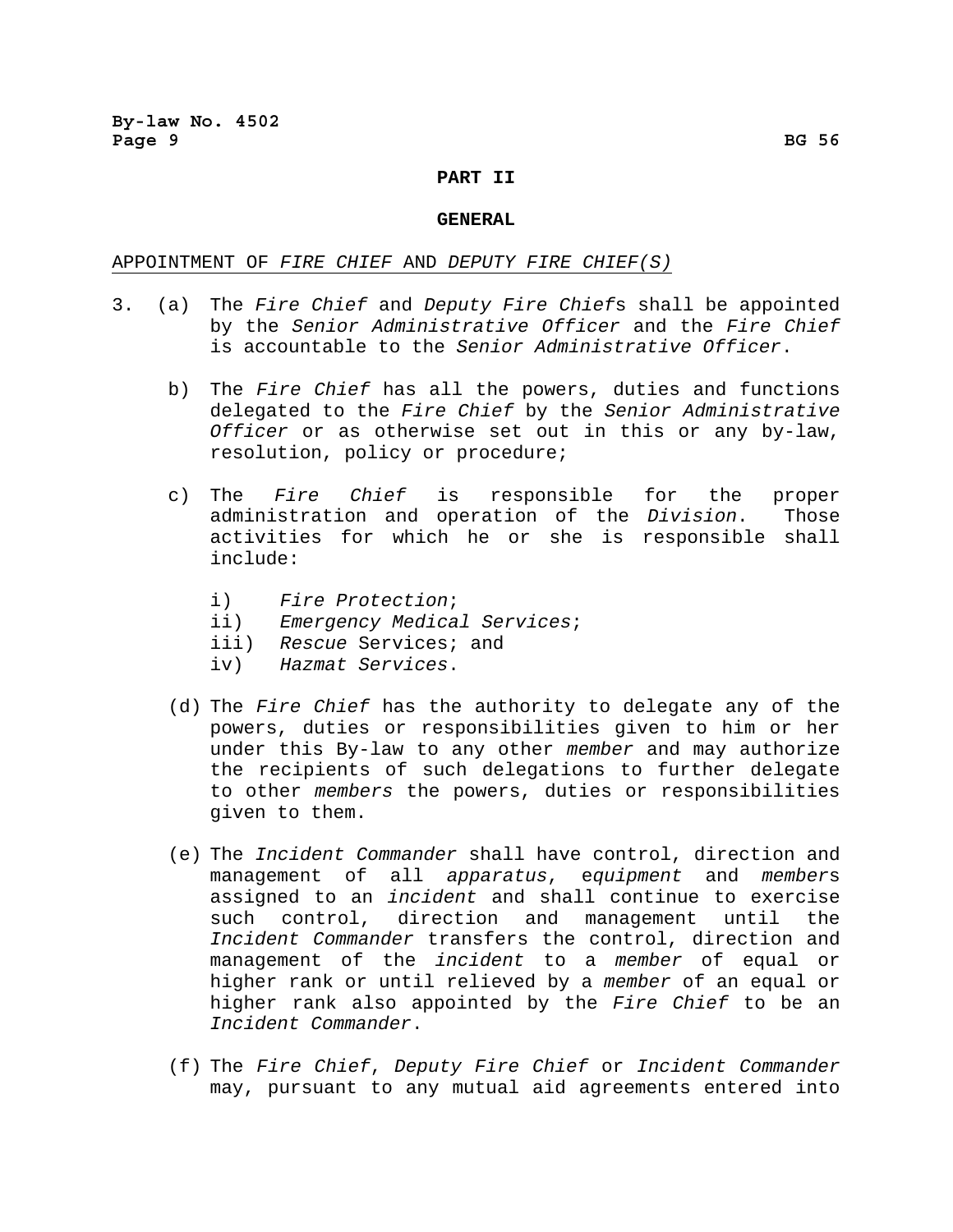between the *City* and another municipality, other order of government or other organization, call upon any *members*, *equipment* or *apparatus* as he or she may deem necessary and as the circumstances may require to respond to an *incident*.

(g) The *Fire Chief* is hereby designated by Council pursuant to section 148 (1) of the *Cities, Towns and Villages Act*  to be an employee empowered to issue verbal or written orders to a *person* to provide labour, services, equipment or materials if the *Fire Chief* is of the opinion that there is an imminent and serious danger to public health or safety. The *Fire Chief* may also authorize the reasonable compensation of a *person* who provides labour, services, equipment or materials unless the *person* caused the danger to arise.

# POWERS OF THE *FIRE CHIEF*

- 4. (1) The term *Fire Chief* as used in this Section and Section 7 shall also include and mean the *Deputy Fire Chief(s)* or *Incident Commander*.
	- (2) During an *incident*, the *Fire Chief* shall take whatever steps he or she deems to be necessary and reasonable in the circumstances to deal with an *incident* including:
		- (a) causing a *structure* or thing to be pulled down, demolished or otherwise removed if he or she deems it necessary to prevent the spread of fire to other buildings, *structures* or things;
		- (b) entering premises or property where an *incident* occurs and cause any *member*, *apparatus* or *equipment* to enter the premises or property, as he or she deems necessary, in order to combat, control or deal with the incident;
		- (c) entering, passing through or over structures or property and causing *members*, *apparatus* and e*quipment* to enter or pass through or over structures or property, where he or she deems it necessary to gain access to the *incident* or to protect any persons or property;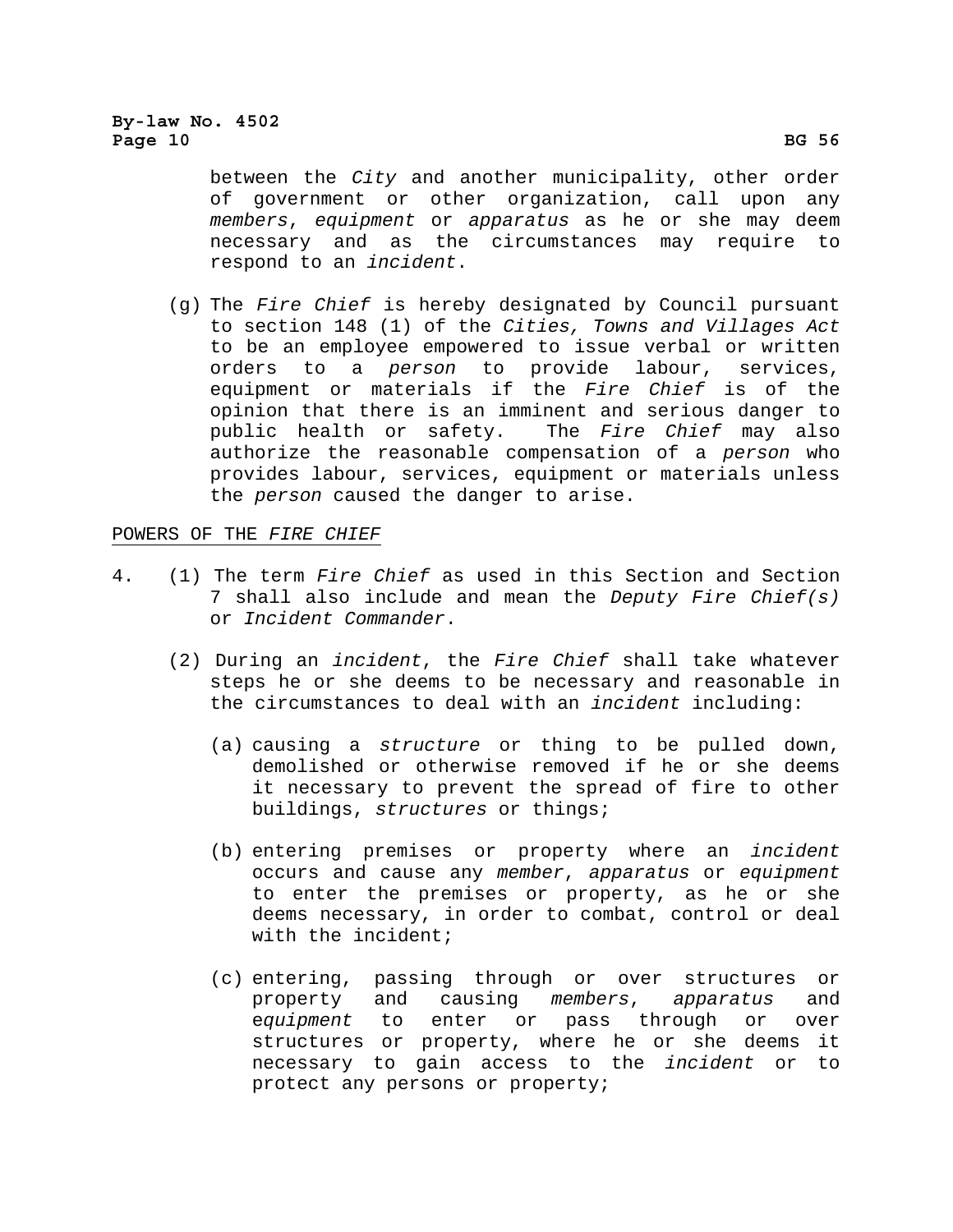- (d) at his or her discretion, establishing boundaries or limits, ordering the evacuation of persons and keeping persons from entering the area within the prescribed boundaries or limits unless authorized to enter by him or her;
- (e) directing *officers* to enforce restrictions on persons entering the boundaries or limits outlined in Section  $4(2)(d)$ ; and
- (f) requesting, and compelling if necessary, all persons present at the *incident* to assist *members* as directed.
- (3) The *Fire Chief* may:
	- (a) obtain assistance from other officials (including *officers*) of the municipality as he or she deems necessary in order to discharge his or her duties and responsibilities under this By-law, including other officials of the *City*, who shall provide such assistance forthwith when so requested; and
	- (b) during an *incident*, for the prevention or extinguishing of fires and for the preservation of life and property from injury or destruction by fire, compel persons in the *City* to assist in the extinguishing of fires and to assist in the prevention or spread thereof or to otherwise take action to assist in the elimination of an imminent and serious danger to public health or safety.
- (4) The *Fire Chief* may impose conditions on any approval, permit or authorization.
- (5) Notwithstanding any other provision of this By-law, the *Fire Chief* may at any time impose a ban on some or all the permitted fires set out in section 8 of this by-law within the City. Once imposed, such a ban shall remain in effect until lifted by the *Fire Chief*. When determining whether to declare a complete or partial ban on burning, the Fire Chief may take into consideration any or all of the following factors: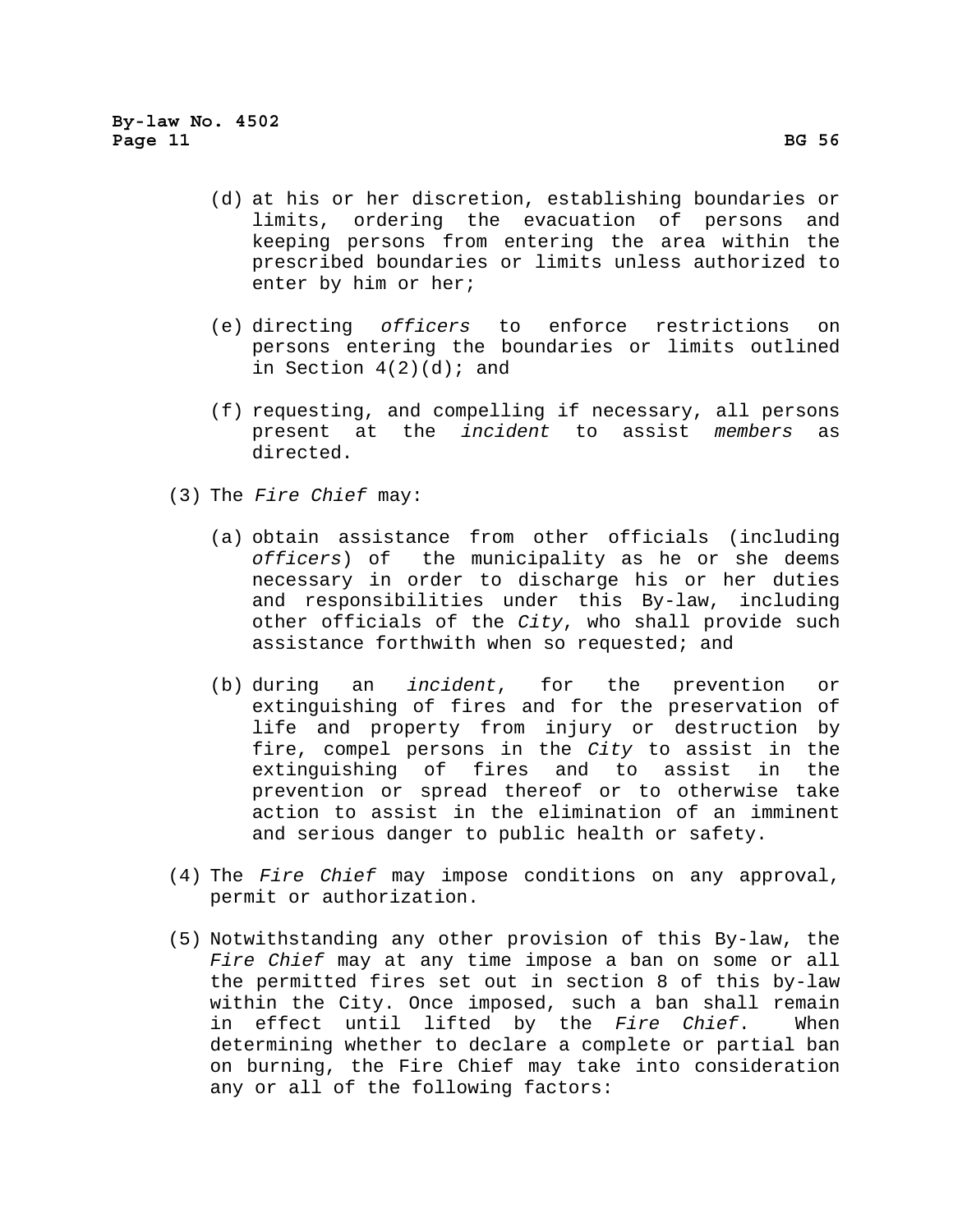- (a) the air quality index;
- (b) levels of recent precipitation;
- (c) water shortages or restrictions;
- (d) availability of fire fighters and fire fighting equipment; and
- (e) the overall fire danger.
- (6) The *Fire Chief* is authorized, subject to the approval of the *Senior Administrative Officer*, to establish the Standard Operating Guidelines and other rules, regulations or policies and any committees for the proper organization and administration of the *Division*.
- (7) In addition to any powers under the *Fire Prevention Act* R.S.N.W.T., 1988 c. F-6, the *Fire Chief* may on the complaint of any interested *person*, or without complaint when he or she considers it necessary, inspect any structure or premise within the *City*, and for that purpose may at any reasonable hour enter into or on such structures or premises.

# EXCLUSIVE PROVISION OF *AMBULANCE SERVICES* BY *CITY*

5. No *person* other than the *Division* shall provide *commercial ambulance services* within the municipal boundaries of the *City* except for any person, agency or organization located outside the *City*, which transports a person to the hospital or other medical care facilities in the *City*, or transports a person from the *City*'s hospital or other medical care facilities to destinations outside the *City* without a stop or transfer being made at an airport or other place within the *City*.

# EMERGECY RESPONSE JURISDICTION

6. No *apparatus*, including an *ambulance,* shall be used beyond the municipal boundaries of the City without the permission of the *Senior Administrative Officer* except where duly approved contracts to do so have been entered into with the *City* for the use of the *apparatus* and where the appropriate bylaws are in place*.*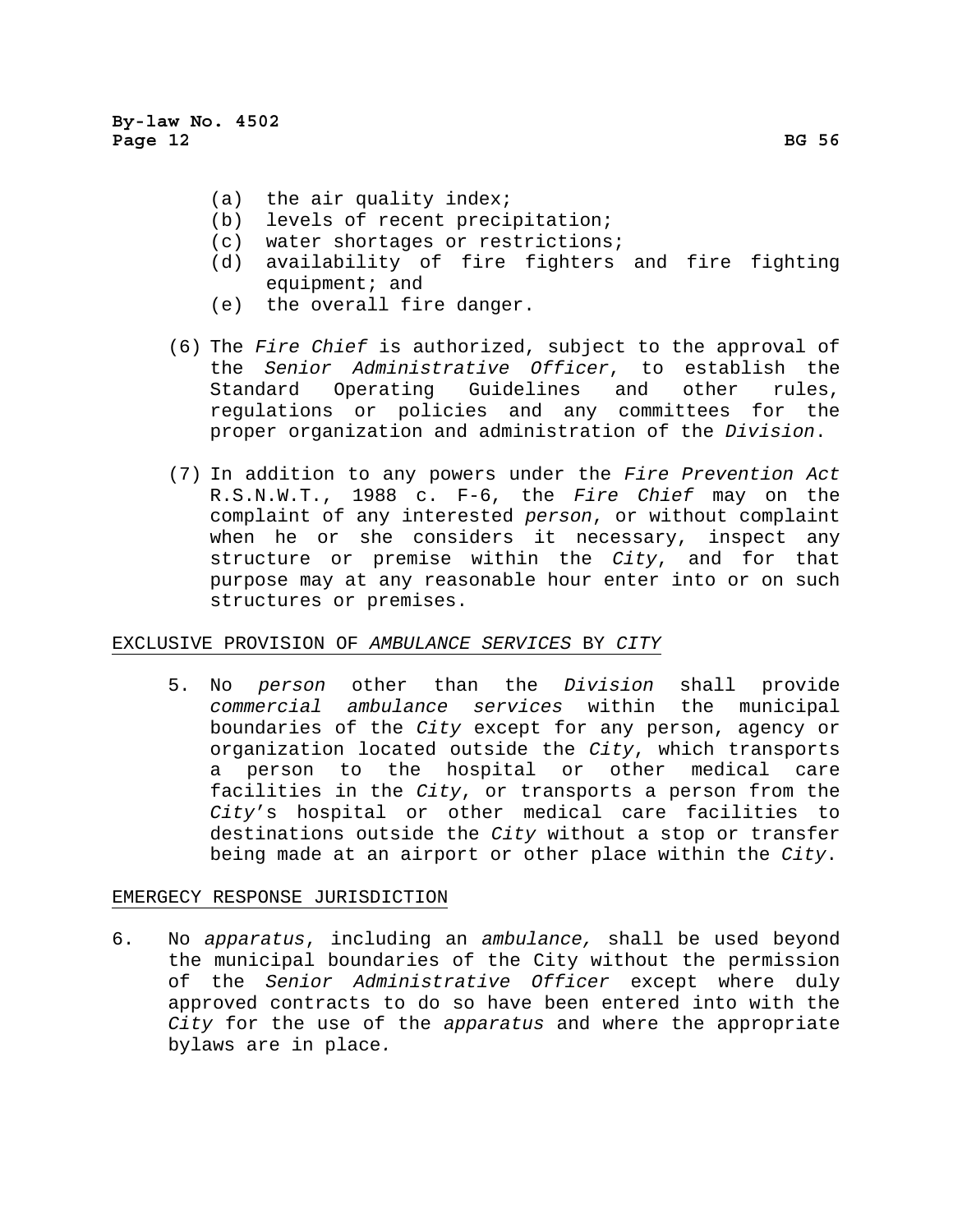## PROHIBITIONS

- 7. (1) No *person* shall enter the boundaries or limits of an area prescribed in accordance with Section 4(2)(d) unless he or she has been authorized to enter by the *Fire Chief*.
	- (2) No *person* shall impede, obstruct or hinder a *member* of the *Division* or other person assisting or acting under the direction of the *Fire Chief* at an *incident*.
	- (3) No *person* shall damage or destroy the *apparatus* or *equipment* of the *Division*.
	- (4) No *person* (other than a *member*) at an *incident* shall drive a vehicle over, or move any, *equipment*, including a fire hose, without the permission of the *Fire Chief*.
	- (5) No *person* shall obstruct a *member* or *officer* from carrying out duties imposed by this By-law, nor fail to comply with an *order* issued by the *Fire Chief* pursuant to the provisions of this By-law including preventing or refusing to admit a *member* or *officer*  in, to or upon any land, premises, or buildings, for the purpose of inspecting or investigating on the same, or incite or abet a *person* to do so.
	- (6) No *person* shall wear, use or have in his or her possession or under his or her control any official badge, identification card, insignia, button, cap helmet or part or full uniform of the *Division* unless such person has direct and specific authority to wear or have in his or her possession or under his or her control such items.
	- (7) No *person* shall use, or have in his or her possession or under his or her control, any key for any *apparatus* or building unless specifically authorized to do so by the *Fire Chief.*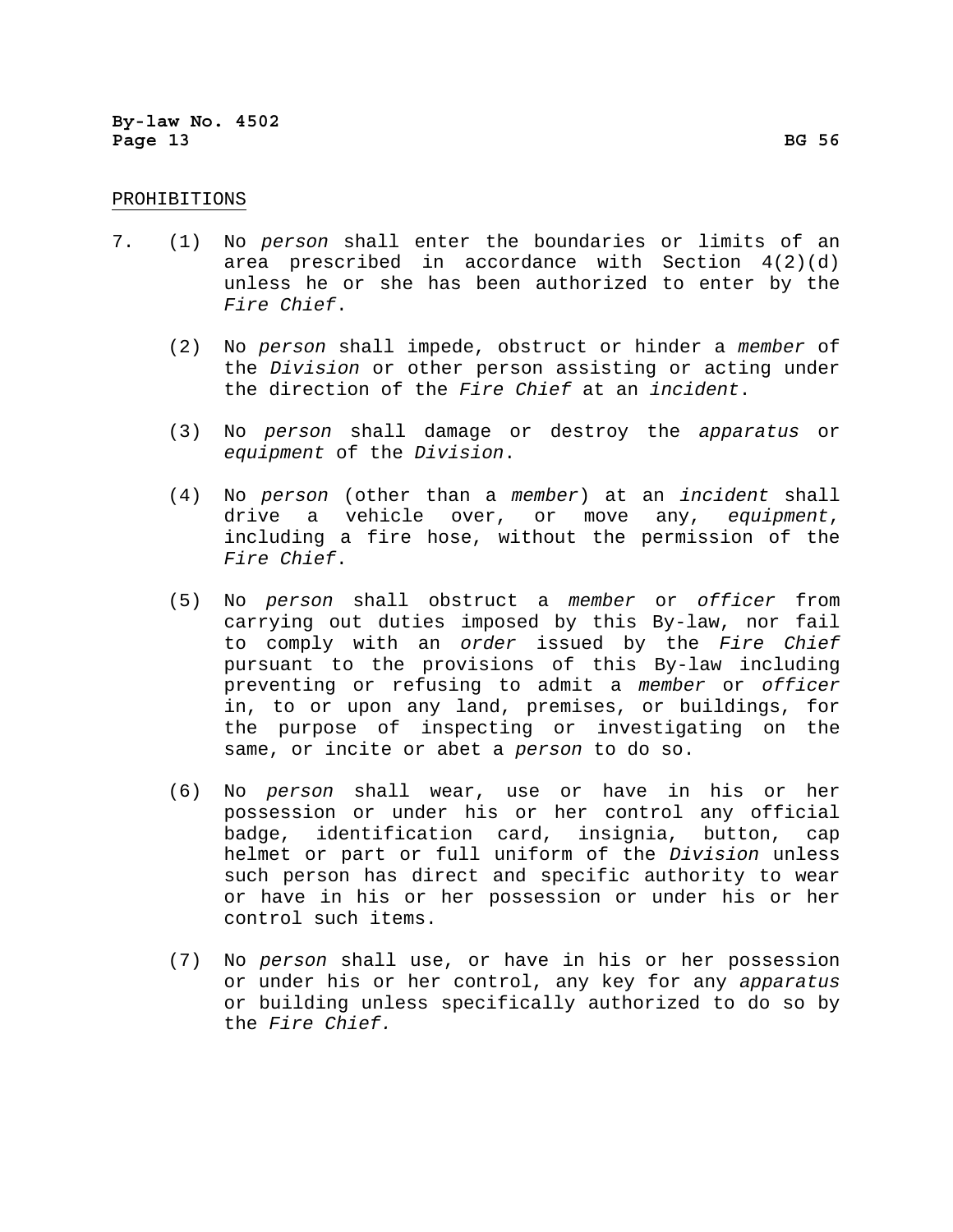- (8) No *person* shall falsely state that he or she has the sanction of the *Division* in soliciting any *person* on any matter.
- (9) No *person* shall obstruct or otherwise interfere with access roads or streets or other approaches to any fire alarm, fire hydrant, cistern or body of water designated for fire fighting purposes or any connections provided to a fire main, pipe, stand pipe, sprinkler system, cistern or other body of water designated for fire fighting purposes.
- (10) No *person* shall set any fire out of doors unless the fire set is specifically permitted under section 8.
- (11) No *person* shall burn in any fire out of doors, including one for which a permit has been issued under section 8, garbage, *refuse*, *trash* or *construction waste*.
- (12) No *person* shall, unless authorized by the *Fire Chief*  for practice purposes, by use of a fire alarm, telephone or other method normally used, make or cause to be made a false alarm.
- (13) No *person* shall cause an *incident* by improperly storing, handling, disposing of, or igniting *dangerous goods* or *hazardous waste* or otherwise.
- (14) No person shall provide *Emergency Medical Services,* including operating A*mbulance Services* within the City unless they fall within the exceptions set out in section 5.
- (15) No person shall tamper with, damage or destroy a fire hydrant, fire main, pipe, stand pipe or *Fire Division* connections.
- (16) No person, other than an employee of the *City's* Public Works Department or a *member* of the *Division* shall use a fire hydrant for the purpose of obtaining or discharging water from the fire hydrant without first receiving permission from the *City's* Public Works Department or the *Division.*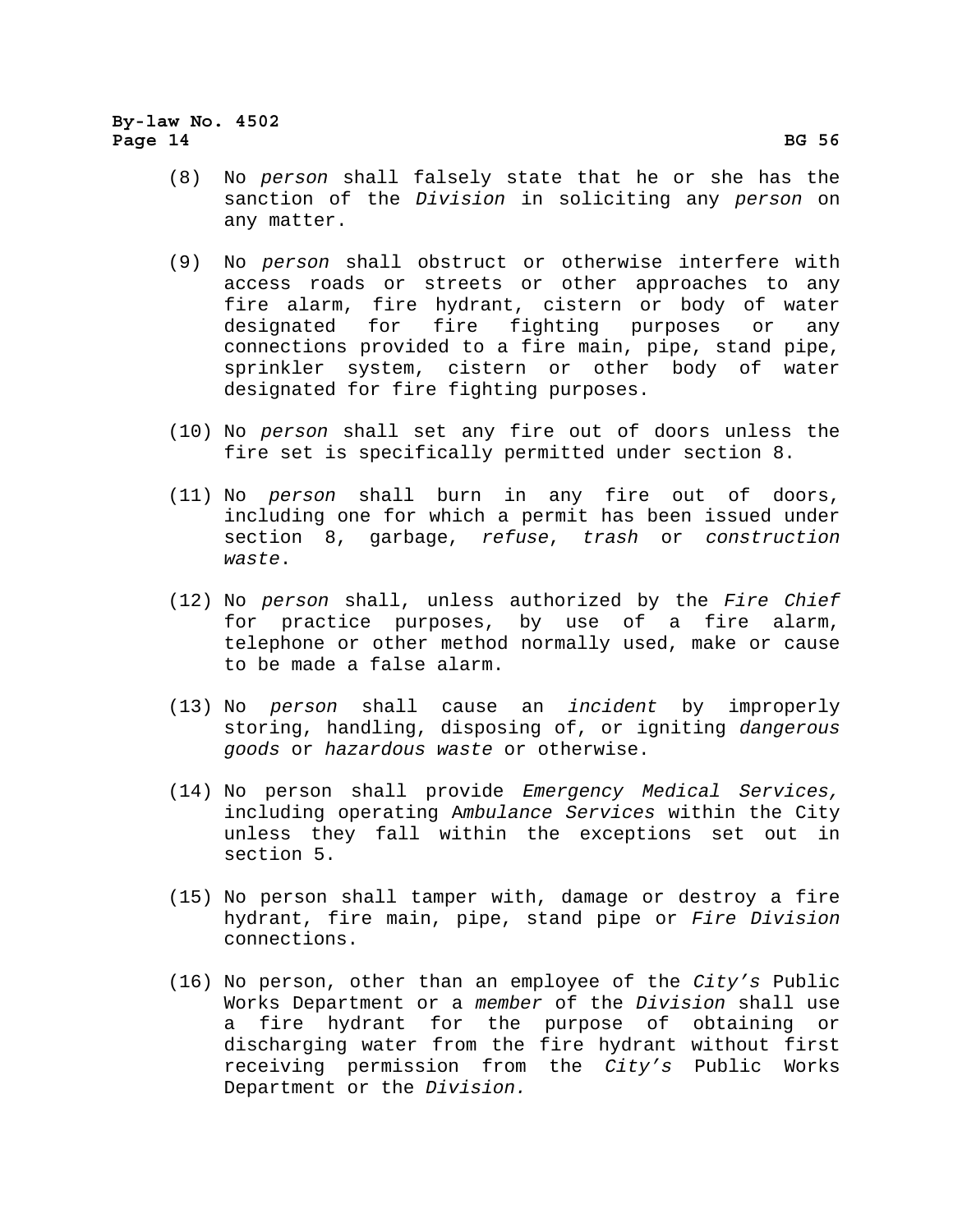- (17) No *person* shall refuse to provide or furnish any information required under this by-law when requested to do so by a *member*.
- (18) No person shall set a fire that has been prohibited by a fire ban imposed by the *Fire Chief*.

### PERMITTED FIRES

- 8. (1) Subject to sections (2) and (3) the following fires are permitted within the City:
	- (a) a fire in a charcoal or gas barbecue (BBQ) or similar metal or masonry container that has been certified for use by an accredited testing agency, while being used for the cooking of food for human consumption;
	- (b) an open flame in an appliance being used for construction or maintenance;
	- (c) a fire for cooking or recreational use in an approved *fire pit*;
	- (d) a fire set by the *Division* in training areas approved by the *Fire Chief* for the purpose of training or testing *equipment* or *apparatus*;
	- (e) a fire set by a fire *equipment* or *apparatus* manufacturer or his or her agent for the purpose of demonstrating fire fighting *equipment* or *apparatus* in an area approved by the *Fire Chief* and with *Division* personnel present;
	- (f) a fire in an incinerator that has been licensed pursuant to applicable legislation;
	- (g) a fire in a fireplace within or attached to dwellings constructed and installed in accordance with applicable legislation;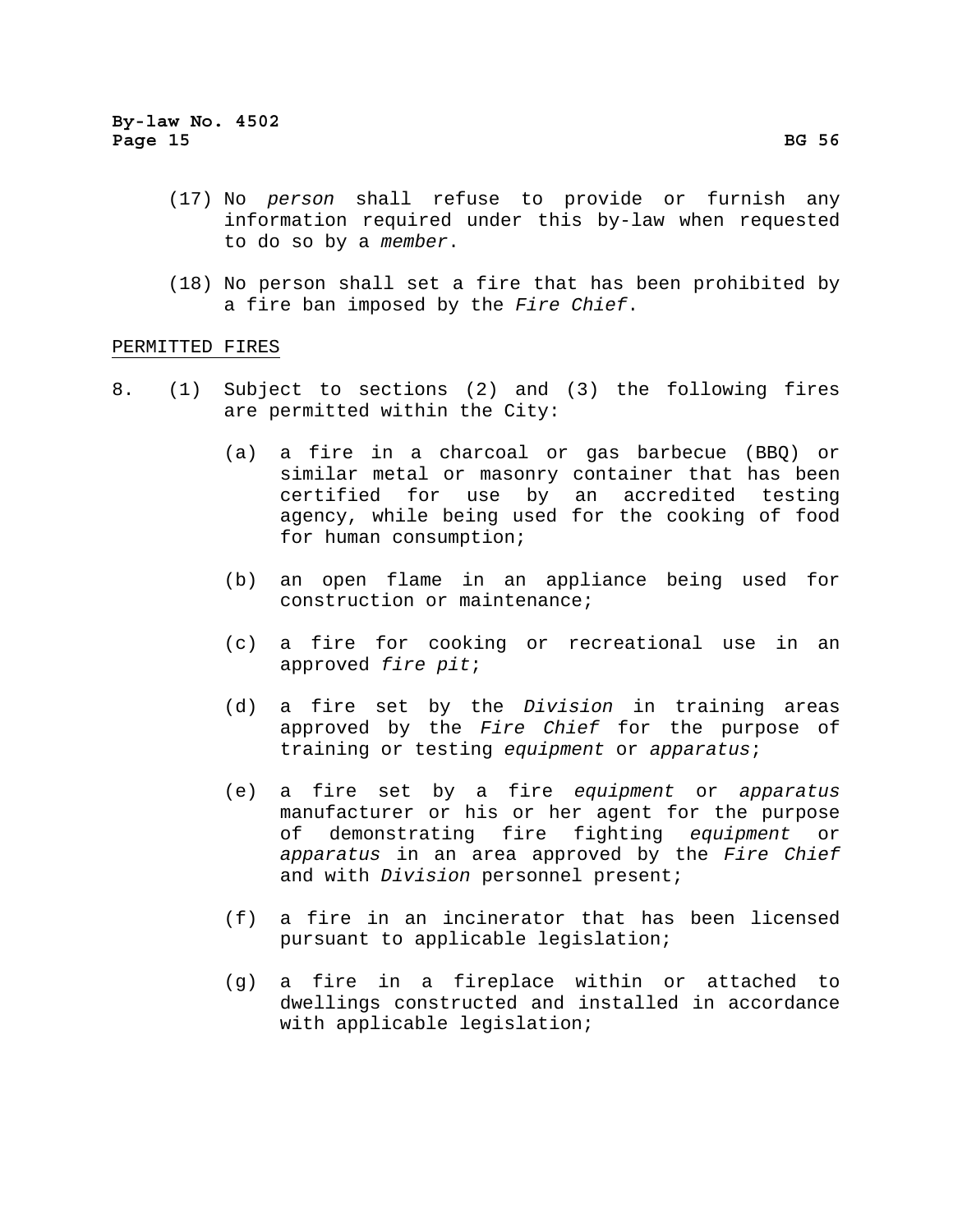- (h) a fire for thawing or heating building materials provided such fire is set in a location that does not endanger the structure or building materials;
- (i) a fire for burning *yard waste* within the *City* if a burn *permit* has been issued;
- (j) a fire outdoors at a residence for recreational purposes within the *City* if a *permit* for a *fire pit* has been issued; and
- (k) a fire in a fire-containing device, approved by the Fire Chief, located within a park.
- (2) No fire described in Section 8 (l) is permitted unless it is attended by a person competent to supervise it.
- (3) Notwithstanding that a fire may be one of the types of permitted fires described in Section (1); the *Fire Chief* or *Incident Commander* may require that the fire be extinguished if, in the opinion of the *Fire Chief* or *Incident Commander*, the fire creates a hazard or nuisance.
- (4) A *person* who fails to comply with the direction of a *member* or an *officer* to extinguish a fire during a fire ban commits an offence and the *member* or *officer*, as the case may be, may extinguish the fire.

# *FIRE PITS*

- 9. (1) A *fire pit* may be used for cooking food or recreational enjoyment, fueled by preservative free wood or wood products, if a *fire pit permit* has been issued by the *Division* to the owner of the land upon which it is situated by the *Division,* and the following conditions continue to be met:
	- (a) if the *fire pit* is installed above ground and is not prefabricated, it shall be constructed in such a manner so as to prevent burning matter from falling out of it and be: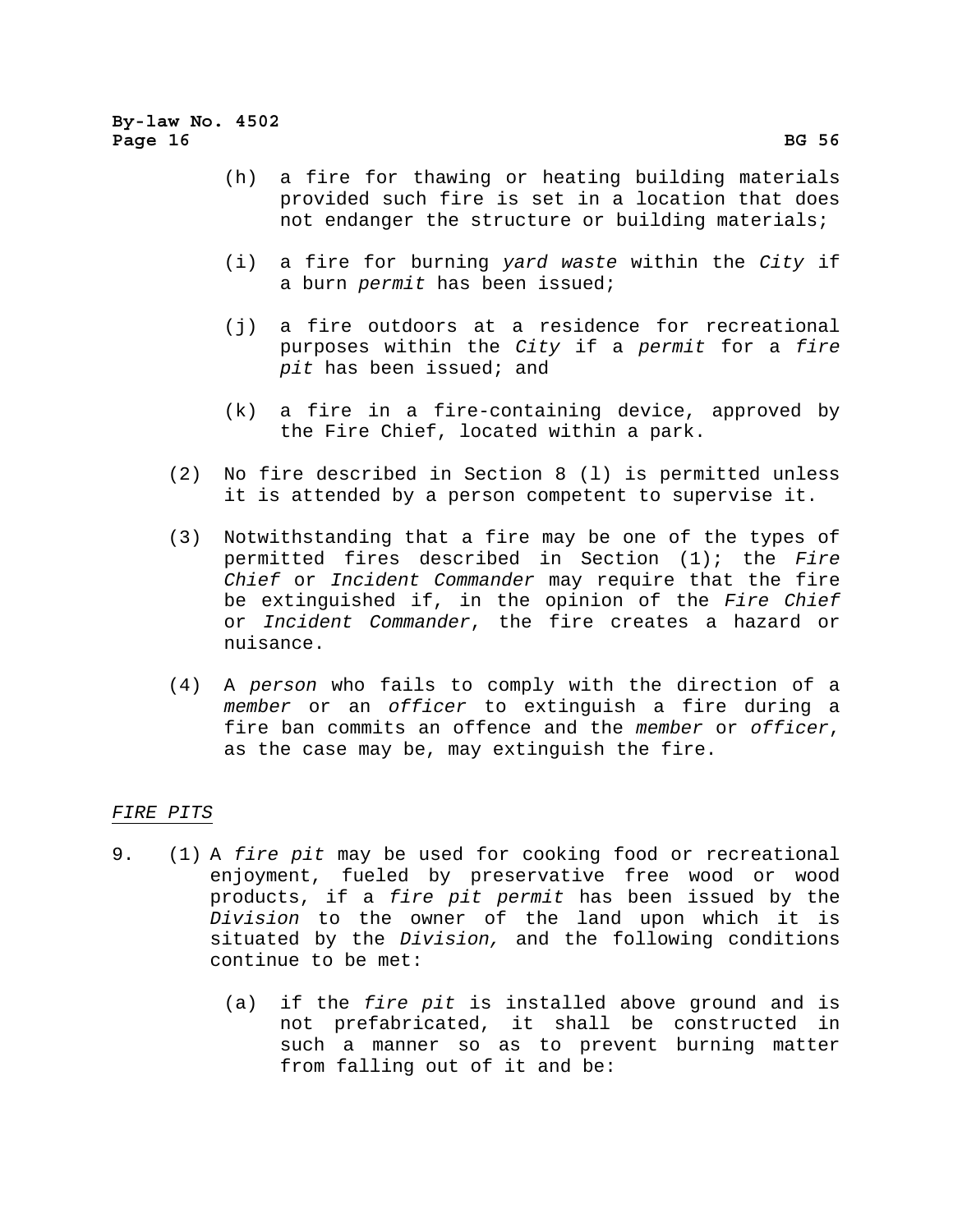- (i) one (1) meter or less in diameter (or equivalent size if square or rectangular in shape); and
- (ii) one half meter (.5) or less in height when measured from grade to the top of the fire pit opening; or
- (b) if *the fire pit* is installed above ground and is prefabricated, it shall be fabricated in such a manner so as to prevent burning matter from falling out of it and:
	- (i) be one (1) meter or less in diameter (or equivalent size if square or rectangular in shape);
	- (ii) be one meter (1) or less in height when measured from grade to the top of the fire pit opening; and
	- (iii) may have an unscreened flu of fifteen (15) centimeters or less; or
- (c) if the *fire pit* is installed below grade it shall be:
	- (i) one (1) meter or less in diameter (or equivalent size if square or rectangular in shape); and
	- (ii) one half (.5) meter or less in depth when measured from grade to the bottom of the *fire pit* opening; and
- (d) it shall be located three (3) or more meters from any structure, including a deck;
- (e) it shall be located five (5) or more meters from flammable/combustible fuel tanks or compressed gas cylinders;
- (f) it shall not be located directly under any electrical services that are five (5) or less meters in height;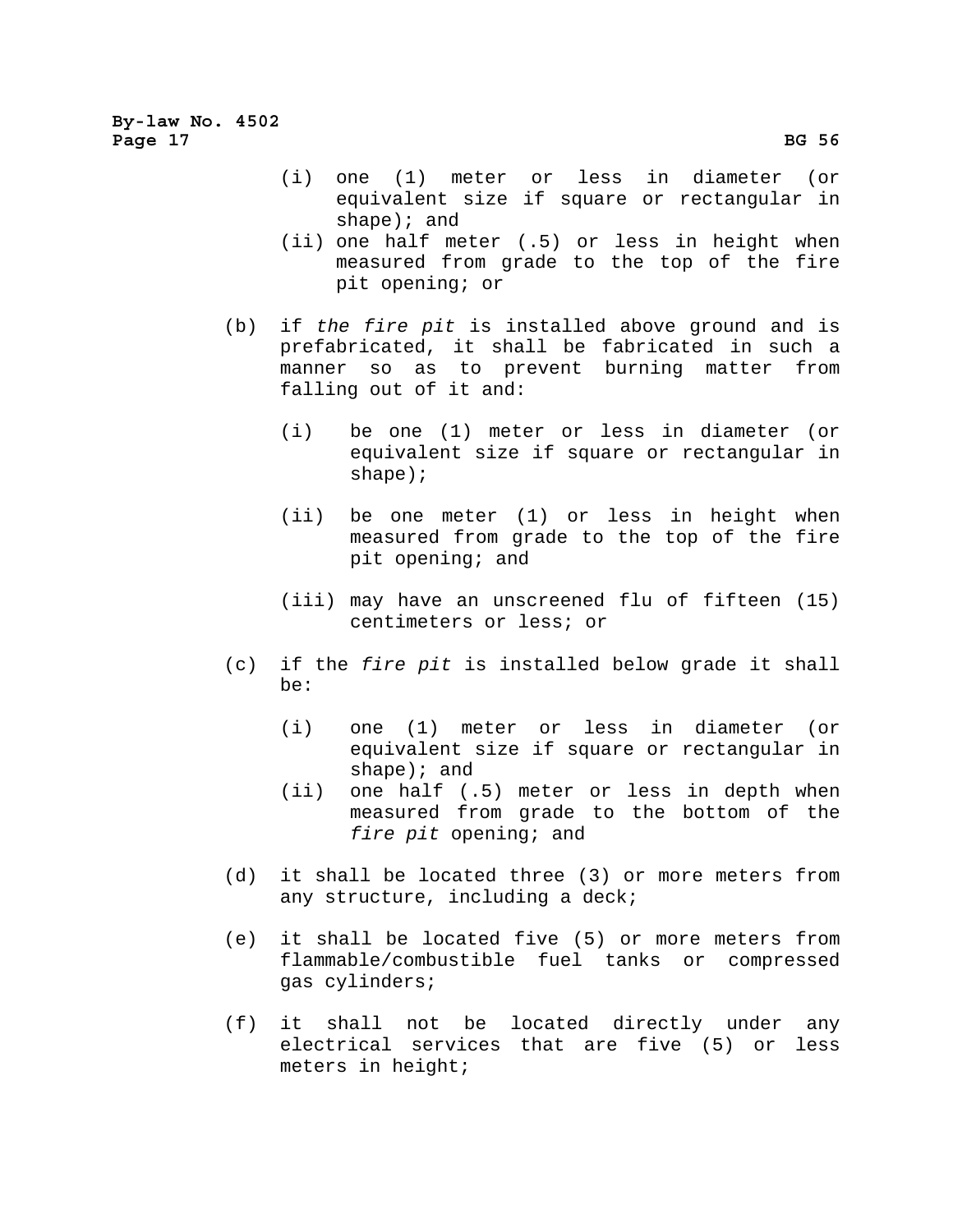- (g) it shall be constructed of bricks, concrete blocks, masonry products, cement, or other noncombustible material;
- (h) except for a *fire pit* installed directly on a rock outcrop, all *fire pits* shall be located on a gravel or sand base with a minimum depth of twenty-five (25) centimeters;
- (i) it shall have a minimum of three (3) sides;
- (j) it shall be ringed by a minimum width of twentyfive (25) centimeters of rock outcrop, gravel or sand;
- (k) notwithstanding 9 (3)(b), its openings shall be covered with a steel mesh screen with spacing no larger than one and a quarter (1.25) centimeters in order to contain and reduce airborne sparks;
- (l) it shall be permanently affixed to property with concrete or similar material or be buried to a depth that renders the *fire pit* not readily movable from its approved location.
- (2) The *Fire Chief* may at any time enter onto private property to inspect a *fire pit*, or to determine if one exists on the property, whether or not a permit has been issued for a *fire pit*.
- (3) Every *person* who builds, ignites or allows a fire in a f*ire pit* shall ensure that:
	- (a) a means of extinguishing the fire is kept on hand at all times while the fire is burning;
	- (b) the flames from the fire do not exceed one (1) metre in height at any time;
	- (c) the fire is not left unsupervised at any time by a person competent to attend it; and
	- (d) the fire is extinguished completely, so there are only cold ashes, prior to leaving the fire.
- (4) The Fire Chief may at any time either temporarily or permanently revoke a permit for a *fire pit* if, in the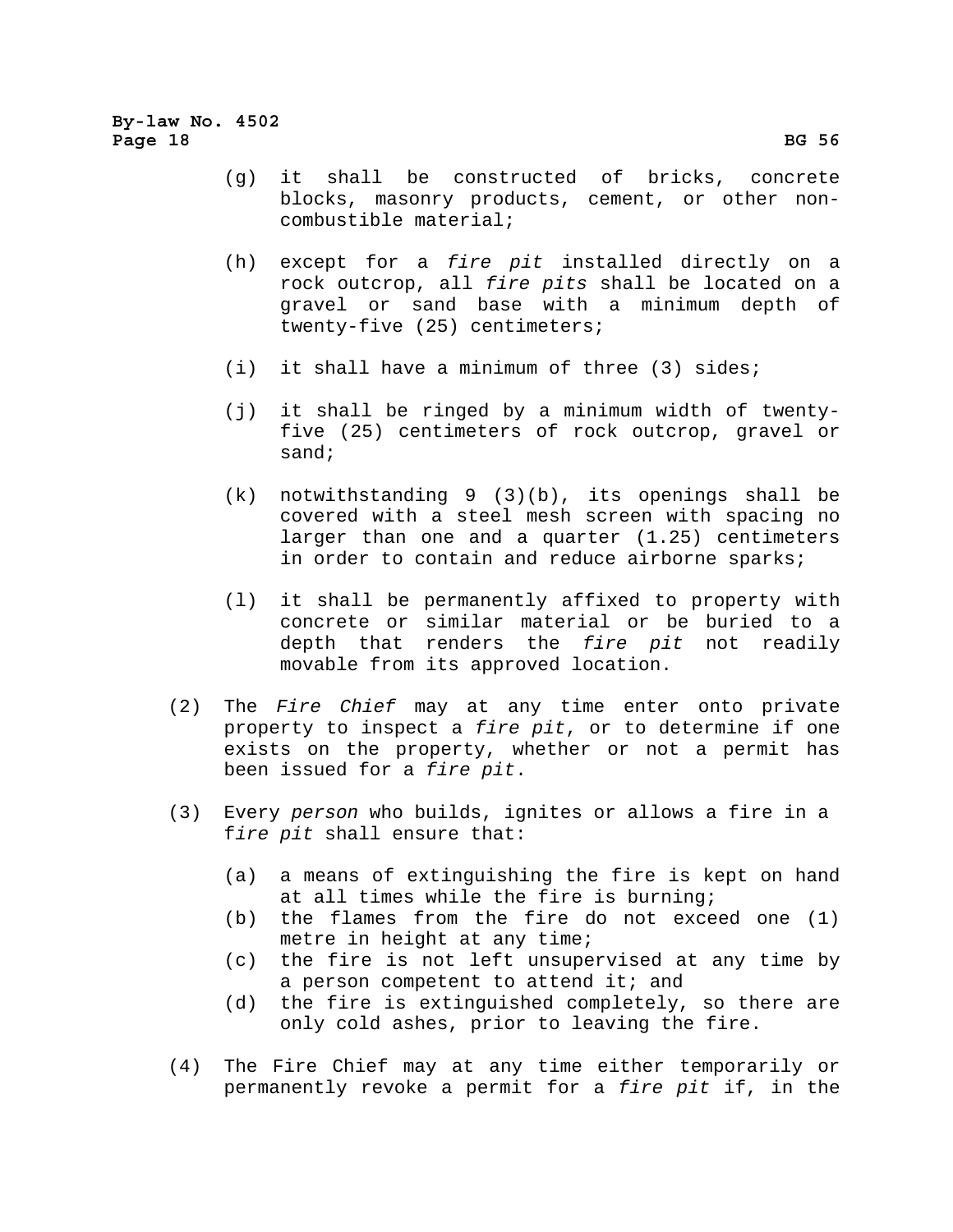# **By-law No. 4502**  Page 19 BG 56<sup>2</sup>

opinion of the Fire Chief, the *fire pit* poses a hazard or nuisance for reasons including:

- (a) a *fire pit* is left unattended or not under the control of a person competent to attend it;
- (b) smoke or airborne sparks are found to be presenting a threat or discomfort to nearby property, structures or persons as the case may be;
- (c) excessive wind conditions are negatively affecting the safe operation of the *fire pit*;
- (d) unauthorized alterations or changes are found to have been made to the *fire pit* or it has been relocated;
- (e) the fire in the *fire pit* exceeds its capacity;
- (f) the *fire pit* is in a state of disrepair or required components of the *fire pit* are found to be missing (eg. spark arresters);
- (g) unauthorized materials are being burnt in the *fire pit*; and
- (h) inadequate means of fire suppression or equipment are available.

# FEES

- 10. (1) When the *Division* has taken any action including responding to an *incident*, providing *ambulance services*, responding to a *false alarm*, inspecting a building or site as required by this or any other bylaw, or attending at a motor vehicle accident, or hiring the services of external fire consultants or dangerous goods clean-up teams, the *City* may recover costs incurred in taking the action against the *person* requesting the action, the person whose actions necessitated the action by the *Division*, or the owner or occupant of the land or property with respect to which the action was taken.
	- (2) Costs or fees are to be recovered for actions taken by the *Division*, and the *City* shall issue an invoice for such costs or fees to the person requesting the action, the person whose actions necessitated the action by the *Division*, or the owner or occupant of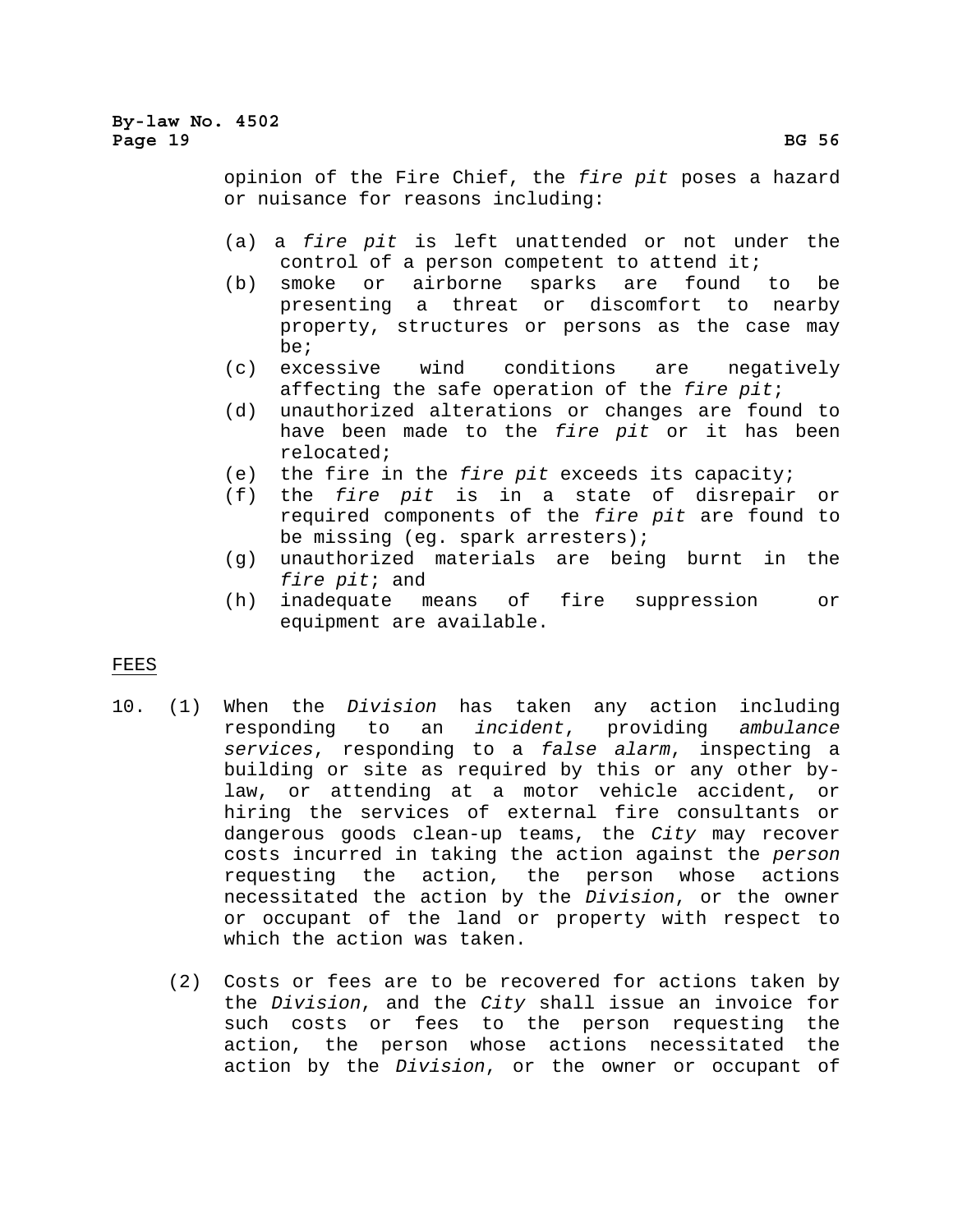**By-law No. 4502**  Page 20 BG 56<sup>2</sup>

> the land or property towards which the action was taken, as the case may be.

- (3) All expenses incurred by the *City* pursuant to subsection (2) are recoverable from such person and shall be in addition to, and not a substitute for, any fine or penalty to which the person may be subject to under this by-law.
- (4) The schedule of costs to be recovered or fees to be charged by the Division is set out in the *City's* Fees and Charges By-law.

PROPERTY ENTRY AND INSPECTIONS

- 11. (1) Where this by-law authorizes or requires any thing to be inspected, remedied, or done by the *City*, an *Officer* may, after giving reasonable notice to the owner or occupier of the land or structure affected:
	- (a) enter the land or structure at any reasonable time, and carry out the inspection, remedy, enforcement or action authorized or required by this by-law;
	- (b) require anything to be produced to assist in the inspection, remedy, enforcement or action; and
	- (c) make copies of any thing related to the inspection, remedy, enforcement or action.
	- (2) The *Officer* shall, on request, display or produce identification showing that he or she is authorized to make entry.
	- (3) The *Officer* authorized to perform a task under subsection (1) need not give reasonable notice and may enter at any hour and perform a task referred to in sub-section (1) without the consent of the owner or occupier, if the *Officer* or *Council* is of the opinion that:
		- (a) there is imminent danger to public health or safety; or
		- (b) the action is warranted by extraordinary circumstances.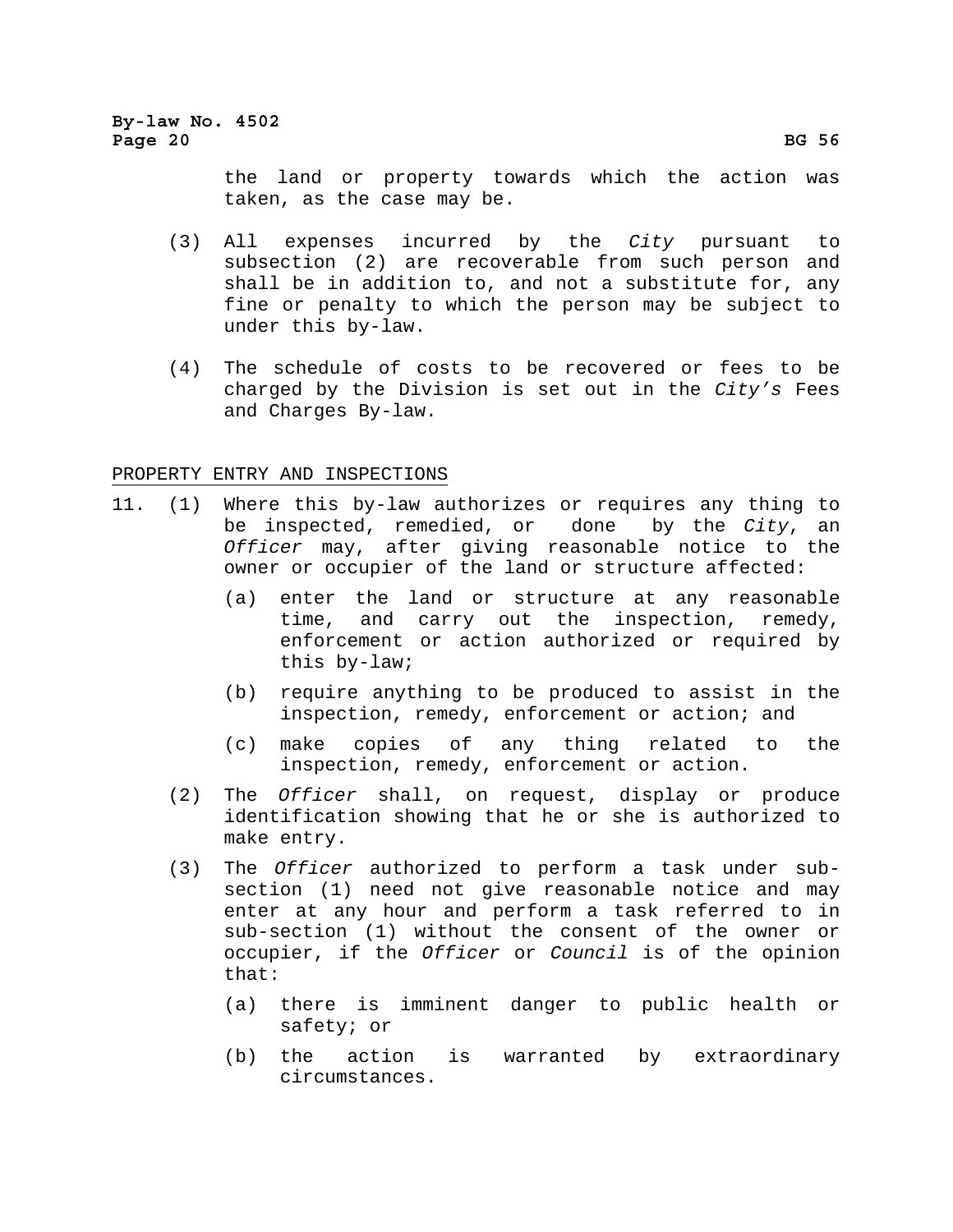#### **PART III**

#### **OFFENCES & PENALTIES**

### PENALTY - STRICT LIABILITY OFFENCE

- 12. (1) Any *person* that contravenes any provision of this By-law by:
	- (a) doing any act or thing that the *person* is prohibited from doing, or failing to do any act or thing the *person* is required to do, is guilty of an offence, and any offence created pursuant to this By-law shall be considered to be a strict liability offence.
	- (2) Any *person* who is convicted of an offence pursuant to subsection (1) is liable on summary conviction:
		- (a) in the case of a corporation, to a fine not exceeding \$10,000; or
		- (b) in the case of an individual, to a fine not exceeding \$2,000, or to imprisonment for a term of not more than six (6) months in default of payment of the fine.

#### CONTINUING OFFENCE

13. In the case of an offence that is of a continuing nature, a contravention constitutes a separate offence in respect of each day, or part of a day, on which it continues and a *person* guilty of such an offence is liable to a fine in an amount not less than that established by this by-law for each such day.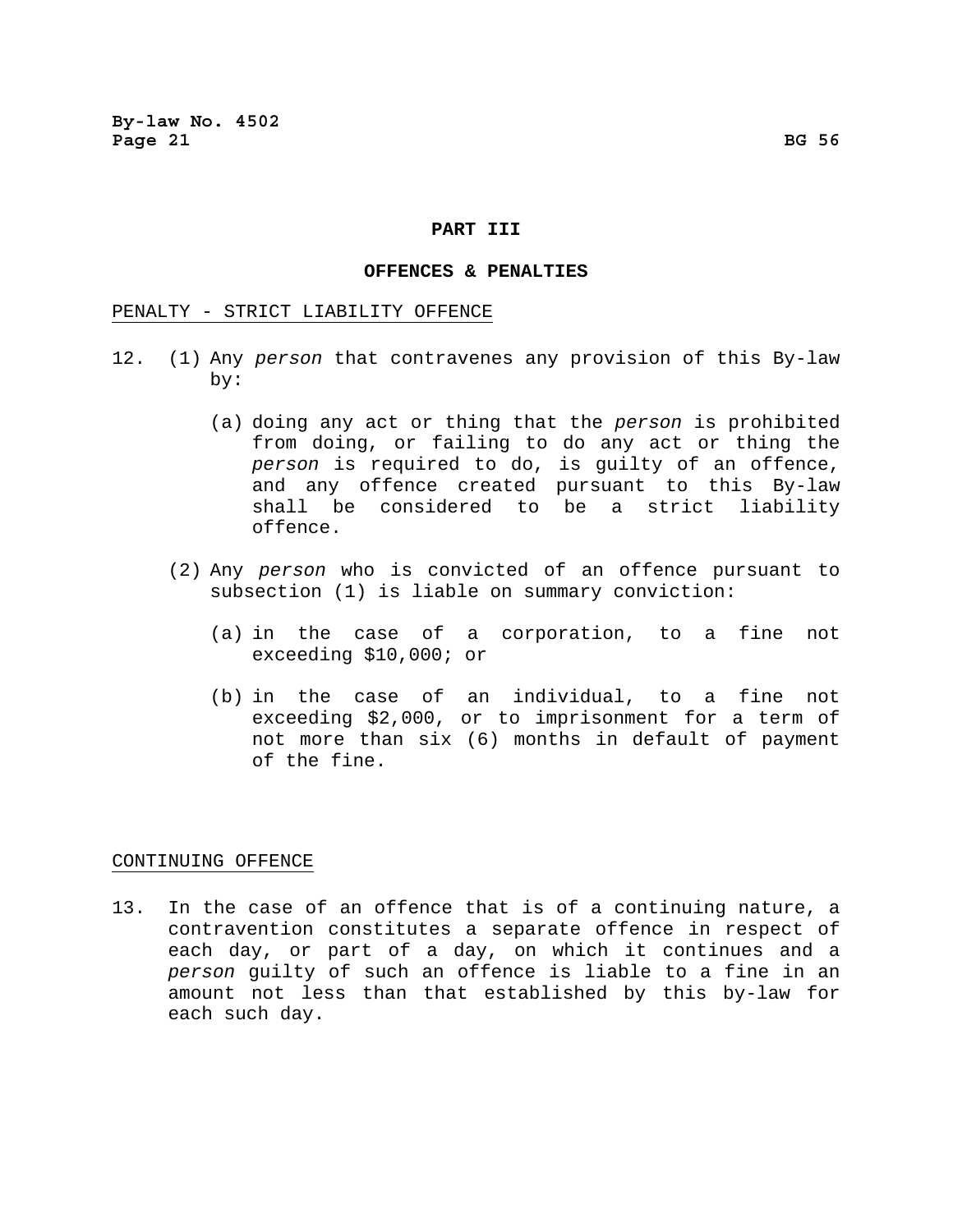### MINIMUM AND SUBSEQUENT FINES

14. The minimum fine that may be imposed for a contravention of a particular section of the By-law shall be the specified penalty applicable against the particular section, as set out in column one of Schedule "A".

## VIOLATION TICKET

- 15. (1) Where an *officer* reasonably believes that a *person* has contravened any provision of this By-law, the *officer* may serve upon the *person* a violation ticket, in the form provided in the *Summary Conviction Procedures Act*, and such *person* may, in lieu of prosecution, pay the City the voluntary penalty set out in Schedule "A" for the offence, prior to the court date specified on the violation ticket.
	- (2) This section shall not prevent any *officer* from issuing a violation ticket requiring a court appearance of the defendant, pursuant to the provisions of the *Summary Conviction Procedures Act* or from laying an information in lieu of issuing a violation ticket.

# OTHER PENALTIES

- 16. In addition to any fine that may be levied, a court may order a *person* convicted of an offence under this by-law:
	- (a) to pay any fee or charge that may otherwise be payable by the *person* to the *City* in respect of any licence or *permit* that should have been obtained by the *person*;
	- (b) to pay any costs that the *City* is entitled to in respect of the offence; and
	- (c) to do or refrain from doing any activity that the court may specify.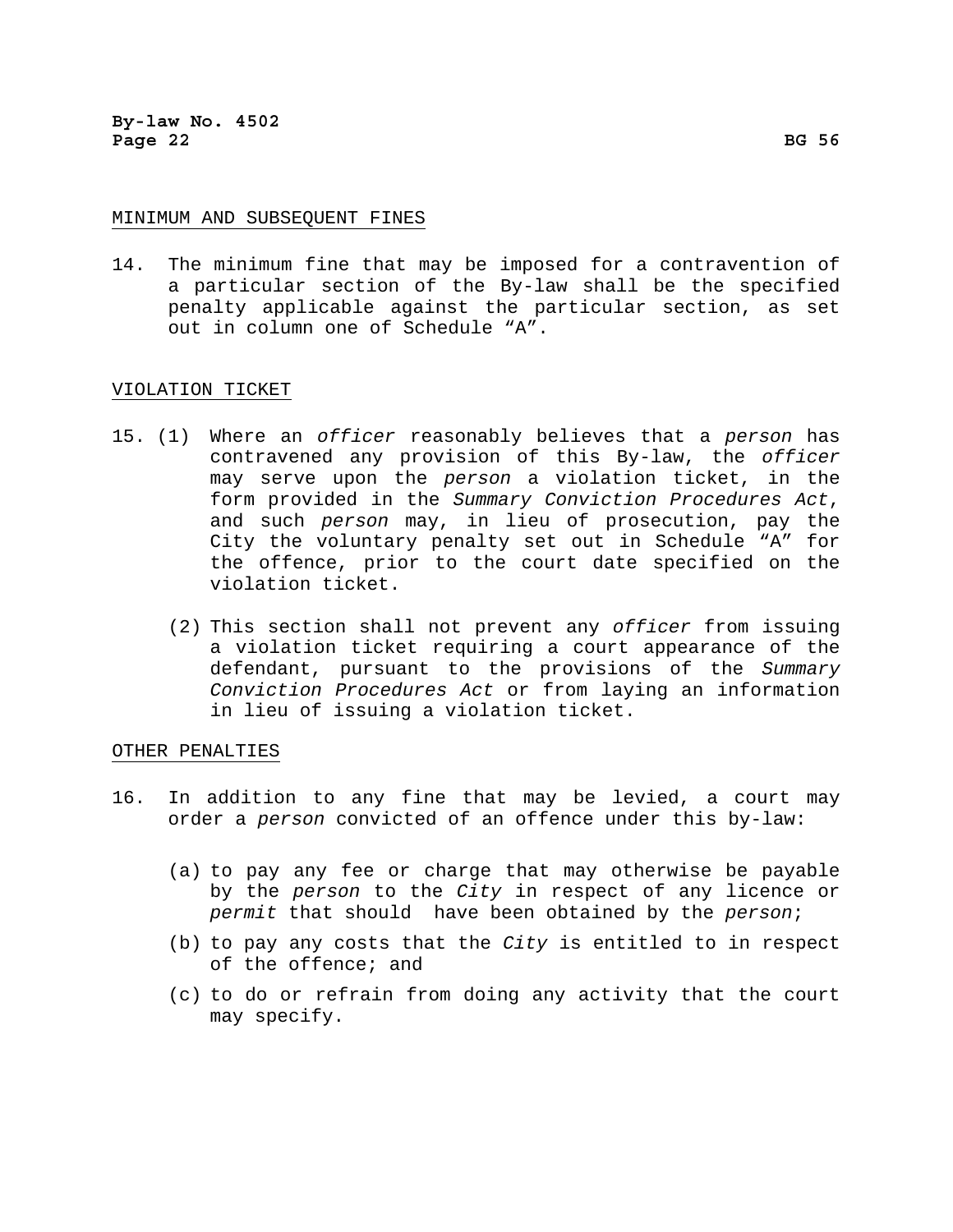# **PART IV**

## **REPEALS & EFFECT**

### REPEALS

17. By-law No. 4175 and By-law No. 632 are hereby repealed.

## EFFECT

18. This by-law shall come into effect upon receiving Third Reading and otherwise meeting the requirements of Section 75 of the *Cities, Towns and Villages Act.* 

READ a First time this  $\frac{N}{2}$  day of  $\frac{OCTOBER}{P}$ , A.D. 2008  $\mathbf{r}^{\top}$ MAYOR **CITY** ADMINISTRATOR READ a Second time this  $\frac{14}{4}$  day of  $\frac{OCTOBCR}{2}$ , A.D. 2008.

**ADMINISTRATOR CITY**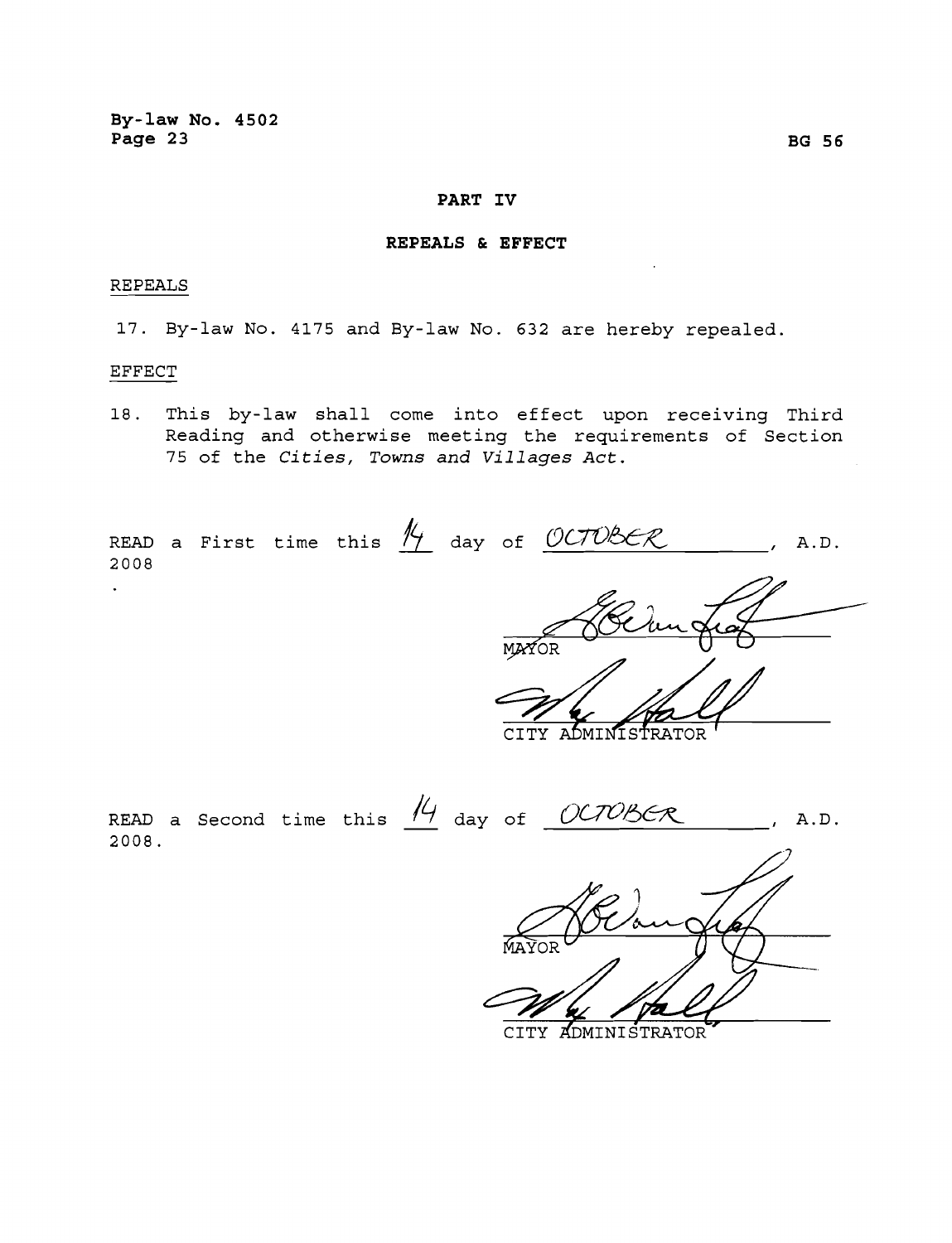**By-law No. 4502 Page 24** BG 56 **BG 56** 

READ a Third time and Finally Passed this  $24$  day of  $O(TOBER$ , A.D., 2008.

SC/o MAYOR

 $N \frac{1}{CIT}$ TRATOR

I hereby certify that this by-law had been made in accordance with the requirements of the *Cities, Towns and Villages Act* and the by-laws of the Municipal Corporation of the City of Yellowknife.

NISTRATOR .~CIT



Docs #88853v.16